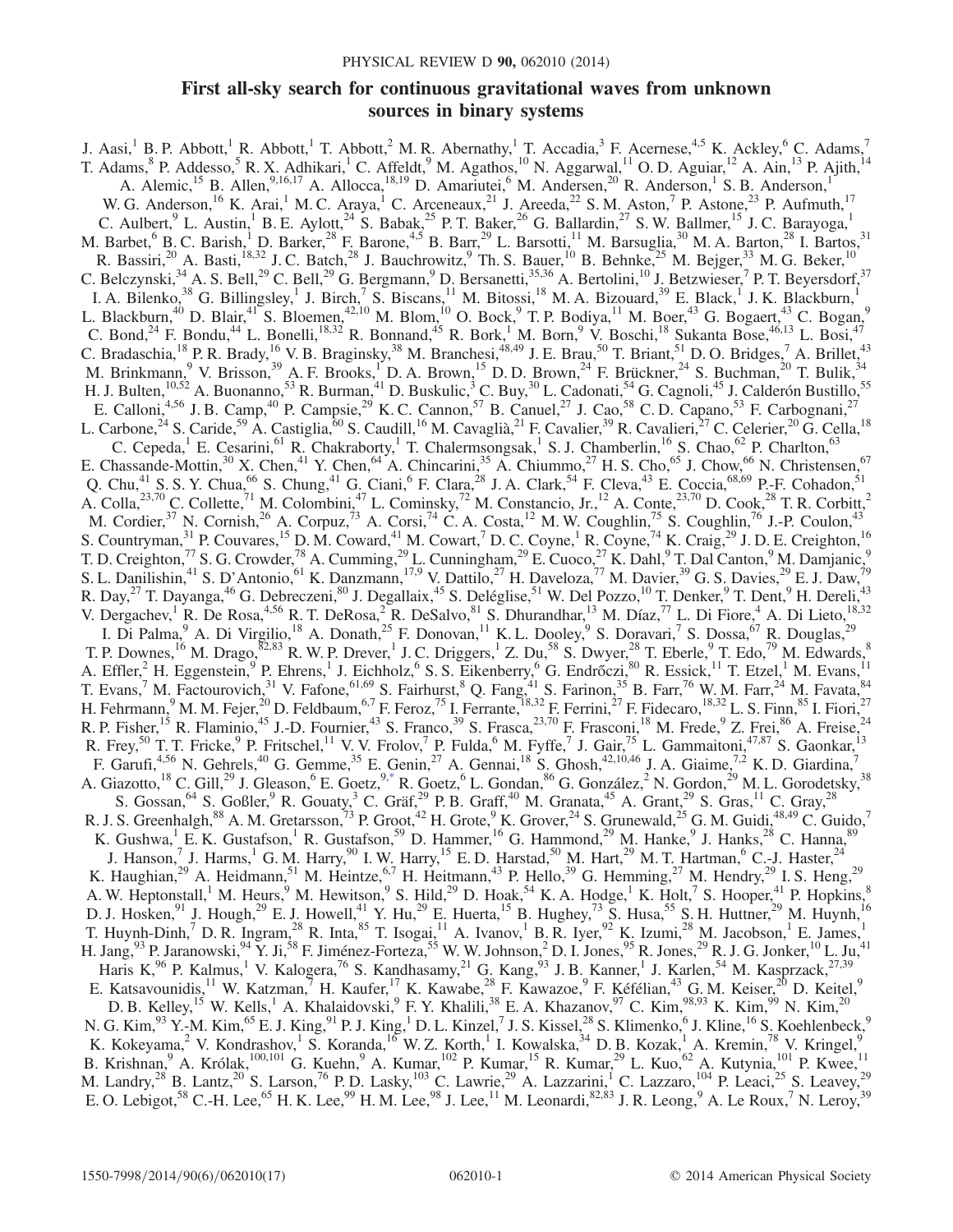N. Letendre,<sup>3</sup> Y. Levin,<sup>105</sup> B. Levine,<sup>28</sup> J. Lewis,<sup>1</sup> T. G. F. Li,<sup>10,1</sup> K. Libbrecht,<sup>1</sup> A. Libson,<sup>11</sup> A. C. Lin,<sup>20</sup> T. B. Littenberg, V. Litvine,<sup>1</sup> N. A. Lockerbie,<sup>106</sup> V. Lockett,<sup>22</sup> D. Lodhia,<sup>24</sup> K. Loew,<sup>73</sup> J. Logue,<sup>29</sup> A. L. Lombardi,<sup>54</sup> M. Lorenzini,<sup>61,69</sup> V. Loriette,<sup>107</sup> M. Lormand,<sup>7</sup> G. Losurdo,<sup>48</sup> J. Lough,<sup>15</sup> M. J. Lubinski,<sup>28</sup> H. Lück,<sup>17,9</sup> E. Luijten,<sup>76</sup> A. P. Lundgren,<sup>9</sup> R. Lynch,<sup>11</sup> Y. Ma,<sup>41</sup> J. Macarthur,<sup>29</sup> E. P. Macdonald,<sup>8</sup> T. MacDonald,<sup>20</sup> B. Machenschalk,<sup>9</sup> M. MacInnis,<sup>11</sup> D. M. Macleod,<sup>2</sup> F. Magana-Sandoval,<sup>15</sup> M. Mageswaran,<sup>1</sup> C. Maglione,<sup>108</sup> K. Mailand,<sup>1</sup> E. Majorana,<sup>23</sup> I. Maksimovic,<sup>107</sup> V. Malvezzi, <sup>61,69</sup> N. Man, <sup>43</sup> G. M. Manca, <sup>9</sup> I. Mandel, <sup>24</sup> V. Mandic, <sup>78</sup> V. Mangano, <sup>23,70</sup> N. Mangini, <sup>54</sup> M. Mantovani, <sup>18</sup> F. Marchesoni,<sup>47,109</sup> F. Marion,<sup>3</sup> S. Márka,<sup>31</sup> Z. Márka,<sup>31</sup> A. Markosyan,<sup>20</sup> E. Maros,<sup>1</sup> J. Marque,<sup>27</sup> F. Martelli,<sup>48,49</sup> I. W. Martin,<sup>29</sup> R. M. Martin,<sup>6</sup> L. Martinelli,<sup>43</sup> D. Martynov,<sup>1</sup> J. N. Marx,<sup>1</sup> K. Mason,<sup>11</sup> A. Masserot,<sup>3</sup> T. J. Massinger,<sup>15</sup> F. Matichard,<sup>11</sup> L. Matone,<sup>31</sup> R. A. Matzner,<sup>110</sup> N. Mavalvala,<sup>11</sup> N. Mazumder,<sup>96</sup> G. Mazzolo,<sup>17,9</sup> R. McCarthy,<sup>28</sup> D. E. McClelland, <sup>66</sup> S. C. McGuire, <sup>111</sup> G. McIntyre, <sup>1</sup> J. McIver, <sup>54</sup> K. McLin, <sup>72</sup> D. Meacher, <sup>43</sup> G. D. Meadors, <sup>59</sup> M. Mehmet,<sup>9</sup> J. Meidam,<sup>10</sup> M. Meinders,<sup>17</sup> A. Melatos,<sup>103</sup> G. Mendell,<sup>28</sup> R. A. Mercer,<sup>16</sup> S. Meshkov,<sup>1</sup> C. Messenger,<sup>29</sup> P. Meyers,<sup>78</sup> H. Miao,<sup>64</sup> C. Michel,<sup>45</sup> E. E. Mikhailov,<sup>112</sup> L. Milano,<sup>4,56</sup> S. Milde,<sup>25</sup> J. Miller,<sup>11</sup> Y. Minenkov,<sup>61</sup> C. M. F. Mingarelli,  $^{24}$  C. Mishra,  $^{96}$  S. Mitra,  $^{13}$  V. P. Mitrofanov,  $^{38}$  G. Mitselmakher,  $^{6}$  R. Mittleman,  $^{11}$  B. Moe,  $^{16}$  P. Moesta,  $^{64}$ M. Mohan,  $27$  S. R. P. Mohapatra,  $15,60$  D. Moraru,  $28$  G. Moreno,  $28$  N. Morgado,  $45$  S. R. Morriss,  $77$  K. Mossavi,  $9$  B. Mours,  $3$ C. M. Mow-Lowry,  $^9$  C. L. Mueller,  $^6$  G. Mueller,  $^6$  S. Mukherjee,  $^{77}$  A. Mullavey,  $^2$  J. Munch,  $^{91}$  D. Murphy,  $^{31}$  P. G. Murray,  $^{29}$ A. Mytidis,<sup>6</sup> M. F. Nagy,<sup>80</sup> D. Nanda Kumar,<sup>6</sup> I. Nardecchia,<sup>61,69</sup> L. Naticchioni,<sup>23,70</sup> R. K. Nayak,<sup>113</sup> V. Necula,<sup>6</sup> G. Nelemans,<sup>42,10</sup> I. Neri,<sup>47,87</sup> M. Neri,<sup>35,36</sup> G. Newton,<sup>29</sup> T. Nguyen,<sup>66</sup> A. Nitz,<sup>15</sup> F. Nocera,<sup>27</sup> D. Nolting,<sup>7</sup> M. E. N. Normandin,  $^{77}$  L. K. Nuttall,  $^{16}$  E. Ochsner,  $^{16}$  J. O'Dell,  $^{88}$  E. Oelker,  $^{11}$  J. J. Oh,  $^{114}$  S. H. Oh,  $^{114}$  F. Ohme,  $^{8}$ P. Oppermann,  $9B. O'Reilly, \nabla R. O'Shaughnessy, \nabla^{16} C. Osthelder, \nabla D. J. Ottaway, \nabla R. S. Ottens, \nabla H. Overmier, \nabla R. G. (1)$ B. J. Owen,  $85$  C. Padilla,  $22$  A. Pai,  $96$  O. Palashov,  $97$  C. Palomba,  $23$  H. Pan,  $62$  Y. Pan,  $53$  C. Pankow,  $16$  F. Paoletti,  $18,27$ R. Paoletti,<sup>18,19</sup> M. A. Papa,<sup>16,25</sup> H. Paris,<sup>28</sup> A. Pasqualetti,<sup>27</sup> R. Passaquieti,<sup>18,32</sup> D. Passuello,<sup>18</sup> M. Pedraza,<sup>1</sup> S. Penn,<sup>115</sup> A. Perreca,<sup>15</sup> M. Phelps,<sup>1</sup> M. Pichot,<sup>43</sup> M. Pickenpack,<sup>9</sup> F. Piergiovanni,<sup>48,49</sup> V. Pierro,<sup>81,35</sup> L. Pinard,<sup>45</sup> I. M. Pinto,<sup>81,35</sup> M. Pitkin,<sup>29</sup> J. Poeld,<sup>9</sup> R. Poggiani,<sup>18,32</sup> A. Poteomkin,<sup>97</sup> J. Powell,<sup>29</sup> J. Prasad,<sup>13</sup> S. Premachandra,<sup>105</sup> T. Prestegard,<sup>78</sup> L. R. Price,<sup>1</sup> M. Prijatelj,<sup>27</sup> S. Privitera,<sup>1</sup> R. Prix,<sup>9</sup> G. A. Prodi,<sup>82,83</sup> L. Prokhorov,<sup>38</sup> O. Puncken,<sup>77</sup> M. Punturo,<sup>47</sup> P. Puppo,<sup>23</sup> J. Qin,<sup>41</sup> V. Quetschke,<sup>77</sup> E. Quintero,<sup>1</sup> G. Quiroga,<sup>108</sup> R. Quitzow-James,<sup>50</sup> F. J. Raab,<sup>28</sup> D. S. Rabeling,<sup>10,52</sup> I. Rácz,<sup>80</sup> H. Radkins,<sup>28</sup> P. Raffai,<sup>86</sup> S. Raja,<sup>116</sup> G. Rajalakshmi,<sup>14</sup> M. Rakhmanov,<sup>77</sup> C. Ramet,<sup>7</sup> K. Ramirez,<sup>77</sup> P. Rapagnani,<sup>23,70</sup> V. Raymond,<sup>1</sup> V. Re,<sup>61,69</sup> J. Read,<sup>22</sup> C. M. Reed,<sup>28</sup> T. Regimbau,<sup>43</sup> S. Reid,<sup>117</sup> D. H. Reitze,<sup>1,6</sup> E. Rhoades,<sup>73</sup> F. Ricci,<sup>23,70</sup> K. Riles,<sup>59</sup> N. A. Robertson,<sup>1,29</sup> F. Robinet,<sup>39</sup> A. Rocchi,<sup>61</sup> M. Rodruck,<sup>28</sup> L. Rolland,<sup>3</sup> J. G. Rollins,<sup>1</sup> R. Romano,<sup>4,5</sup> G. Romanov,<sup>112</sup> J. H. Romie,<sup>7</sup> D. Rosińska,<sup>33,118</sup> S. Rowan,<sup>29</sup> A. Rüdiger,<sup>9</sup> P. Ruggi,<sup>27</sup> K. Ryan,<sup>28</sup> F. Salemi,<sup>9</sup> L. Sammut,<sup>103</sup> V. Sandberg, $^{28}$  J. R. Sanders,  $^{59}$  V. Sannibale,<sup>1</sup> I. Santiago-Prieto,  $^{29}$  E. Saracco,  $^{45}$  B. Sassolas,  $^{45}$  B. S. Sathyaprakash,  $^{8}$ P. R. Saulson,<sup>15</sup> R. Savage,<sup>28</sup> J. Scheuer,<sup>76</sup> R. Schilling,<sup>9</sup> R. Schnabel,<sup>9,17</sup> R. M. S. Schofield,<sup>50</sup> E. Schreiber,<sup>9</sup> D. Schuette,<sup>9</sup> B. F. Schutz,  $8.25$  J. Scott,  $29$  S. M. Scott,  $66$  D. Sellers, A. S. Sengupta,  $119$  D. Sentenac,  $27$  V. Sequino,  $61,69$  A. Sergeev,  $97$ D. Shaddock,<sup>66</sup> S. Shah,<sup>42,10</sup> M. S. Shahriar,<sup>76</sup> M. Shaltev,<sup>9</sup> B. Shapiro,<sup>20</sup> P. Shawhan,<sup>53</sup> D. H. Shoemaker,<sup>11</sup> T. L. Sidery,<sup>24</sup> K. Siellez,  $^{43}$  X. Siemens,  $^{16}$  D. Sigg,  $^{28}$  D. Simakov,  $^{9}$  A. Singer,  $^{1}$  L. Singer,  $^{1}$  R. Singh,  $^{2}$  A. M. Sintes,  $^{55}$  B. J. J. Slagmolen,  $^{66}$ J. Slutsky,  $9$  J. R. Smith,<sup>22</sup> M. Smith,<sup>1</sup> R. J. E. Smith,<sup>1</sup> N. D. Smith-Lefebvre,<sup>1</sup> E. J. Son,<sup>114</sup> B. Sorazu,<sup>29</sup> T. Souradeep,<sup>13</sup> L. Sperandio, <sup>61,69</sup> A. Staley, <sup>31</sup> J. Stebbins, <sup>20</sup> J. Steinlechner, <sup>9</sup> S. Steinlechner, <sup>9</sup> B. C. Stephens, <sup>16</sup> S. Steplewski, <sup>46</sup> S. Stevenson,  $^{24}$  R. Stone,  $^{77}$  D. Stops,  $^{24}$  K. A. Strain,  $^{29}$  N. Straniero,  $^{45}$  S. Strigin,  $^{38}$  R. Sturani,  $^{120,48,49}$  A. L. Stuver,  $^{7}$ T. Z. Summerscales,<sup>121</sup> S. Susmithan,<sup>41</sup> P. J. Sutton,<sup>8</sup> B. Swinkels,<sup>27</sup> M. Tacca,<sup>30</sup> D. Talukder,<sup>50</sup> D. B. Tanner,<sup>6</sup> S. P. Tarabrin,  $9R$ . Taylor,  $1A$ . P. M. ter Braack,  $10M$ . P. Thirugnanasambandam,  $1M$ . Thomas,  $7R$ . Thomas,  $28$ K. A. Thorne,<sup>7</sup> K. S. Thorne,<sup>64</sup> E. Thrane,<sup>1</sup> V. Tiwari,<sup>6</sup> K. V. Tokmakov,<sup>106</sup> C. Tomlinson,<sup>79</sup> A. Toncelli,<sup>18,32</sup> M. Tonelli,<sup>18,32</sup> O. Torre,<sup>18,19</sup> C. V. Torres,<sup>77</sup> C. I. Torrie,<sup>1,29</sup> F. Travasso,<sup>47,87</sup> G. Traylor,<sup>7</sup> M. Tse,<sup>31,11</sup> D. Ugolini,<sup>122</sup> C. S. Unnikrishnan,  $^{14}$  A. L. Urban,  $^{16}$  K. Urbanek,  $^{20}$  H. Vahlbruch,  $^{17}$  G. Vajente,  $^{18,32}$  G. Valdes,  $^{77}$  M. Vallisneri,  $^{64}$ J. F. J. van den Brand,<sup>10,52</sup> C. Van Den Broeck,<sup>10</sup> S. van der Putten,<sup>10</sup> M. V. van der Sluys,<sup>42,10</sup> J. van Heijningen,<sup>10</sup> A. A. van Veggel,<sup>29</sup> S. Vass,<sup>1</sup> M. Vasúth,<sup>80</sup> R. Vaulin,<sup>11</sup> A. Vecchio,<sup>24</sup> G. Vedovato,<sup>104</sup> J. Veitch,<sup>10</sup> P. J. Veitch,<sup>91</sup> K. Venkateswara,<sup>123</sup> D. Verkindt,<sup>3</sup> S. S. Verma,<sup>41</sup> F. Vetrano,<sup>48,49</sup> A. Viceré,<sup>48,49</sup> R. Vincent-Finley,<sup>111</sup> J.-Y. Vinet,<sup>43</sup> S. Vitale, <sup>11</sup> T. Vo,<sup>28</sup> H. Vocca, <sup>47,87</sup> C. Vorvick, <sup>28</sup> W. D. Vousden, <sup>24</sup> S. P. Vyachanin, <sup>38</sup> A. Wade, <sup>66</sup> L. Wade, <sup>16</sup> M. Wade, <sup>16</sup> M. Walker, <sup>2</sup> L. Wallace,<sup>1</sup> M. Wang, <sup>24</sup> X. Wang, <sup>58</sup> R. L. Ward, <sup>66</sup> M. Was, <sup>9</sup> B. Weaver, <sup>28</sup> L.-W. Wei, <sup>43</sup> M. Weinert, <sup>9</sup> A. J. Weinstein,<sup>1</sup> R. Weiss,<sup>11</sup> T. Welborn,<sup>7</sup> L. Wen,<sup>41</sup> P. Wessels,<sup>9</sup> M. West,<sup>15</sup> T. Westphal,<sup>9</sup> K. Wette,<sup>9</sup> J. T. Whelan,<sup>60</sup> D. J. White,<sup>79</sup> B. F. Whiting,<sup>6</sup> K. Wiesner,<sup>9</sup> C. Wilkinson,<sup>28</sup> K. Williams,<sup>111</sup> L. Williams,<sup>6</sup> R. Williams,<sup>1</sup> T. Williams,<sup>124</sup> A. R. Williamson, <sup>8</sup> J. L. Willis,<sup>125</sup> B. Willke,<sup>17,9</sup> M. Wimmer, <sup>9</sup> W. Winkler, <sup>9</sup> C. C. Wipf, <sup>11</sup> A. G. Wiseman, <sup>16</sup> H. Wittel, <sup>9</sup> G. Woan,<sup>29</sup> J. Worden,<sup>28</sup> J. Yablon,<sup>76</sup> I. Yakushin,<sup>7</sup> H. Yamamoto,<sup>1</sup> C. C. Yancey,<sup>53</sup> H. Yang,<sup>64</sup> Z. Yang,<sup>58</sup> S. Yoshida,<sup>124</sup> M. Yvert,<sup>3</sup> A. Zadrożny,<sup>101</sup> M. Zanolin,<sup>73</sup> J.-P. Zendri,<sup>104</sup> Fan Zhang,<sup>11,58</sup> L. Zhang,<sup>1</sup> C. Zhao,<sup>41</sup> X. J. Zhu,<sup>41</sup> M. E. Zucker,  $^{11}$  S. Zuraw,  $^{54}$  and J. Zweizig<sup>1</sup>

(LIGO Scientific Collaboration and Virgo Collaboration)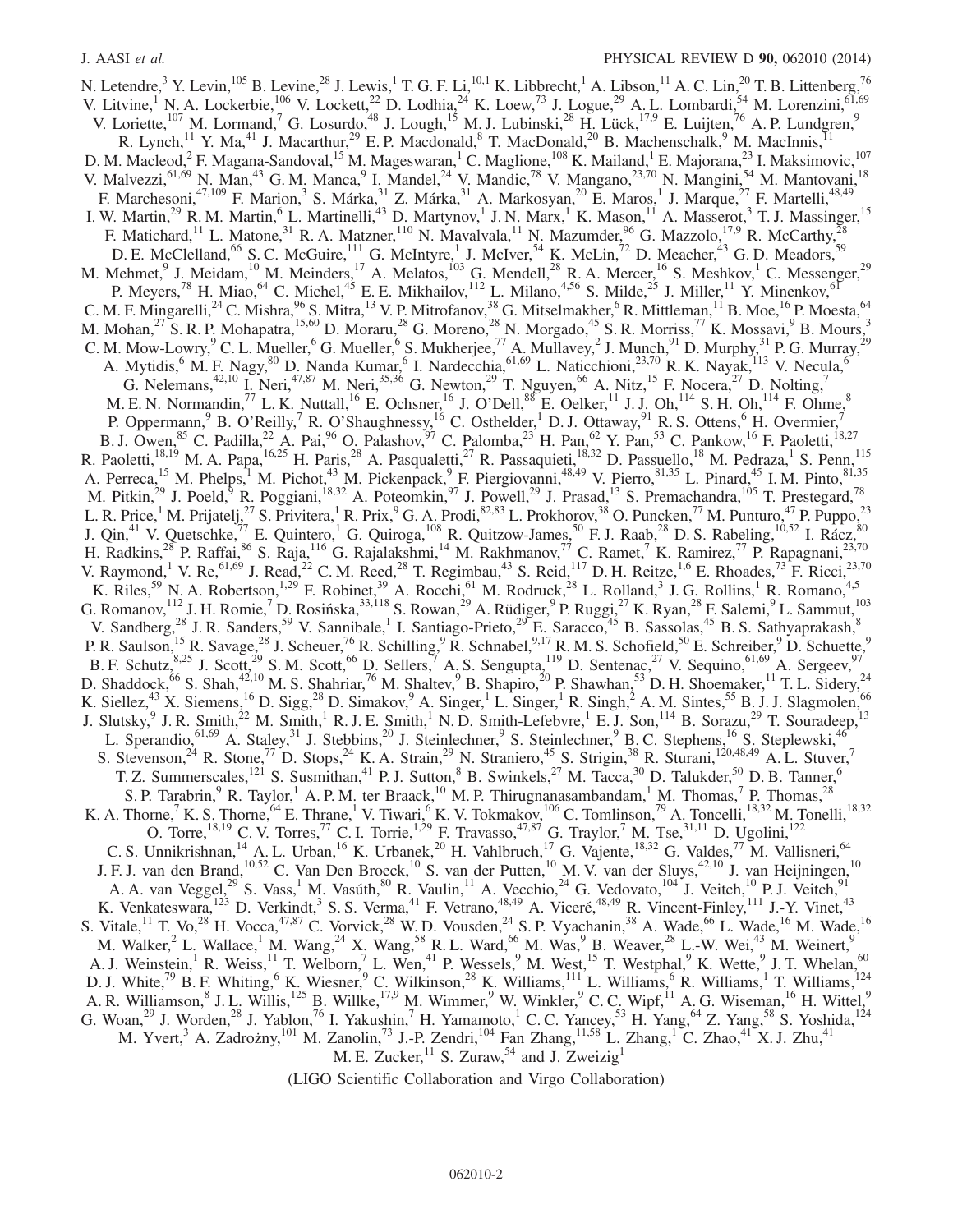<sup>1</sup>LIGO-California Institute of Technology, Pasadena, California 91125, USA<br><sup>2</sup>Louisiana State University, Paten Pouse, Louisiana 70803, USA

 $2$ Louisiana State University, Baton Rouge, Louisiana 70803, USA

 ${}^{3}$ Laboratoire d'Annecy-le-Vieux de Physique des Particules (LAPP), Université de Savoie, CNRS/IN2P3,<br>F-74941 Annecy-le-Vieux, France

F-74941 Annecy-le-Vieux, France<br><sup>4</sup>INEN, Serione di Napoli, Complesso Universitario di Monte S INFN, Sezione di Napoli, Complesso Universitario di Monte S. Angelo, I-80126 Napoli, Italy<br><sup>5</sup>Università di Salarno, Fisciano, I 84084 Salarno, Italy

Università di Salerno, Fisciano, I-84084 Salerno, Italy

<sup>6</sup> University of Florida, Gainesville, Florida 32611, USA<br><sup>7</sup> UCO Livinaston Observatory, Livinaston Louisiana 70754

<sup>7</sup>LIGO-Livingston Observatory, Livingston, Louisiana 70754, USA  ${}^{8}$ Cardiff University, Cardiff CF24 3AA, United Kingdom

 $^{9}$ Albert-Einstein-Institut, Max-Planck-Institut für Gravitationsphysik, D-30167 Hannover, Germany

<sup>10</sup>Nikhef, Science Park, 1098 XG Amsterdam, The Netherlands<br><sup>11</sup>LIGO-Massachusetts Institute of Technology, Cambridge, Massachusetts 02139, USA<br><sup>12</sup>Instituto Nacional de Pesquisas Espaciais, 12227-010 São José dos Campos

<sup>19</sup>Università di Siena, 1-53100 Siena, Italy<br><sup>20</sup>Stanford University, Stanford, California 94305, USA<br><sup>21</sup>The University of Mississippi, University, Mississippi 38677, USA<br><sup>22</sup>California State University Fullerton, Fulle

Sorbonne Paris Cité, 10, rue Alice Domon et Léonie Duquet, F-75205 Paris Cedex 13, France  $\frac{31}{2}$ Columbia University, New York, New York 10027, USA  $\frac{32}{2}$ Università di Pisa, I-56127 Pisa, Italy  $\frac{33}{2}$ CAMK-PAN,

<sup>34</sup>Astronomical Observatory Warsaw University, 00-478 Warsaw, Poland<br><sup>35</sup>INFN, Sezione di Genova, I-16146 Genova, Italy<br><sup>36</sup>Università degli Studi di Genova, I-16146 Genova, Italy<br><sup>37</sup>San Jose State University, San Jose,

P.O. Box 9010, 6500 GL Nijmegen, The Netherlands<br><sup>43</sup>Université Nice-Sophia-Antipolis, CNRS, Observatoire de la Côte d'Azur, F-06304 Nice, France<br><sup>44</sup>Institut de Physique de Rennes, CNRS, Université de Rennes 1, F-35042 Re

<sup>46</sup>Washington State University, Pullman, Washington 99164, USA<br><sup>47</sup>INFN, Sezione di Perugia, 1-06123 Perugia, Italy<br><sup>48</sup>INFN, Sezione di Firenze, 1-50019 Sesto Fiorentino, Firenze, Italy<br><sup>49</sup>Università degli Studi di Urb

 $F-75005$  Paris, France<br><sup>52</sup>VU University Amsterdam, 1081 HV Amsterdam, The Netherlands<br><sup>53</sup>University of Maryland, College Park, Maryland 20742, USA

<sup>54</sup>University of Massachusetts-Amherst, Amherst, Massachusetts 01003, USA  $^{55}$ Universitat de les Illes Balears, E-07122 Palma de Mallorca, Spain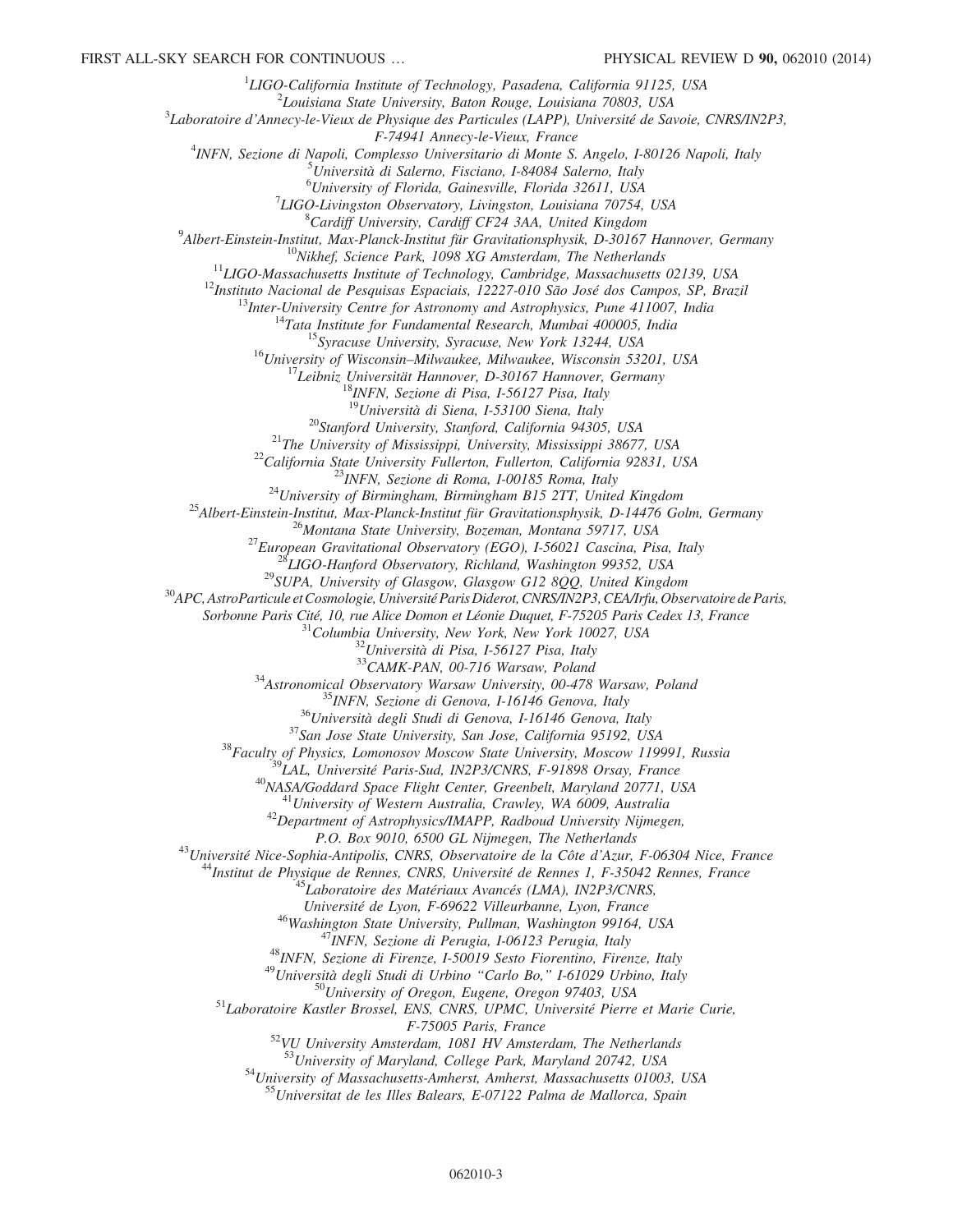<sup>56</sup>Università di Napoli "Federico II," Complesso Universitario di Monte S. Angelo, I-80126 Napoli, Italy<br><sup>57</sup>Canadian Institute for Theoretical Astrophysics, University of Toronto,<br>Toronto, Ontario M5S 3H8, Canada  $^{58}T\text{s}$ inghua University, Beijing 100084, China<br> $^{59}$ University of Michigan, Ann Arbor, Michigan 48109, USA <sup>60</sup>Rochester Institute of Technology, Rochester, New York 14623, USA <sup>61</sup>INFN, Sezione di Roma Tor Vergata, I-00133 Roma, Italy <sup>62</sup>National Tsing Hua University, Hsinchu Taiwan 300 <sup>63</sup>Charles Sturt University, Wagga Wagga, NSW 2678, Australia<br><sup>64</sup>Caltech-CaRT, Pasadena, California 91125, USA<br><sup>65</sup>Pusan National University, Busan 609-735, Korea<br><sup>66</sup>Australian National University, Canberra, ACT 0200, <sup>69</sup>Università di Roma Tor Vergata, I-00133 Roma, Italy<br><sup>70</sup>Università di Roma "La Sapienza," I-00185 Roma, Italy<br><sup>71</sup>University of Brussels, Brussels 1050 Belgium<br><sup>72</sup>Sonoma State University, Rohnert Park, California 949 <sup>74</sup>The George Washington University, Washington, DC 20052, USA  $^{75}$ University of Cambridge, Cambridge CB2 1TN, United Kingdom <sup>75</sup> University of Cambridge, Cambridge CB2 1TN, United Kingdom<br>
<sup>75</sup> University of Cambridge, Cambridge CB2 1TN, United Kingdom<br>
<sup>77</sup> The University of Paxas at Brownsville, Brownsville, Texas 78520, USA<br>
<sup>78</sup> University <sup>95</sup>University of Southampton, Southampton SO17 1BJ, United Kingdom<br><sup>96</sup>IISER-TVM, CET Campus, Trivandrum Kerala 695016, India <sup>97</sup>Institute of Applied Physics, Nizhny Novgorod 603950, Russia <sup>98</sup>Seoul National University, Seoul 151-742, Korea <sup>99</sup>Hanyang University, Seoul 133-791, Korea  $^{100}$ IM-PAN, 00-956 Warsaw, Poland<br> $^{101}$ NCBJ, 05-400 Świerk-Otwock, Poland<br> $^{102}$ Institute for Plasma Research, Bhat, Gandhinagar 382428, India <sup>103</sup>The University of Melbourne, Parkville, VIC 3010, Australia<br><sup>104</sup>INFN, Sezione di Padova, I-35131 Padova, Italy<br><sup>105</sup>Monash University, Victoria 3800, Australia <sup>106</sup>SUPA, University of Strathclyde, Glasgow G1 1XQ, United Kingdom <sup>107</sup>ESPCI, CNRS, F-75005 Paris, France <sup>108</sup>Argentinian Gravitational Wave Group, Cordoba Cordoba 5000, Argentina <sup>108</sup>Università di Camerino, Dipartim <sup>110</sup>The University of Texas at Austin, Austin, Texas 78712, USA<br><sup>111</sup>Southern University and A&M College, Baton Rouge, Louisiana 70813, USA<br><sup>112</sup>College of William and Mary, Williamsburg, Virginia 23187, USA<br><sup>113</sup>IISER-K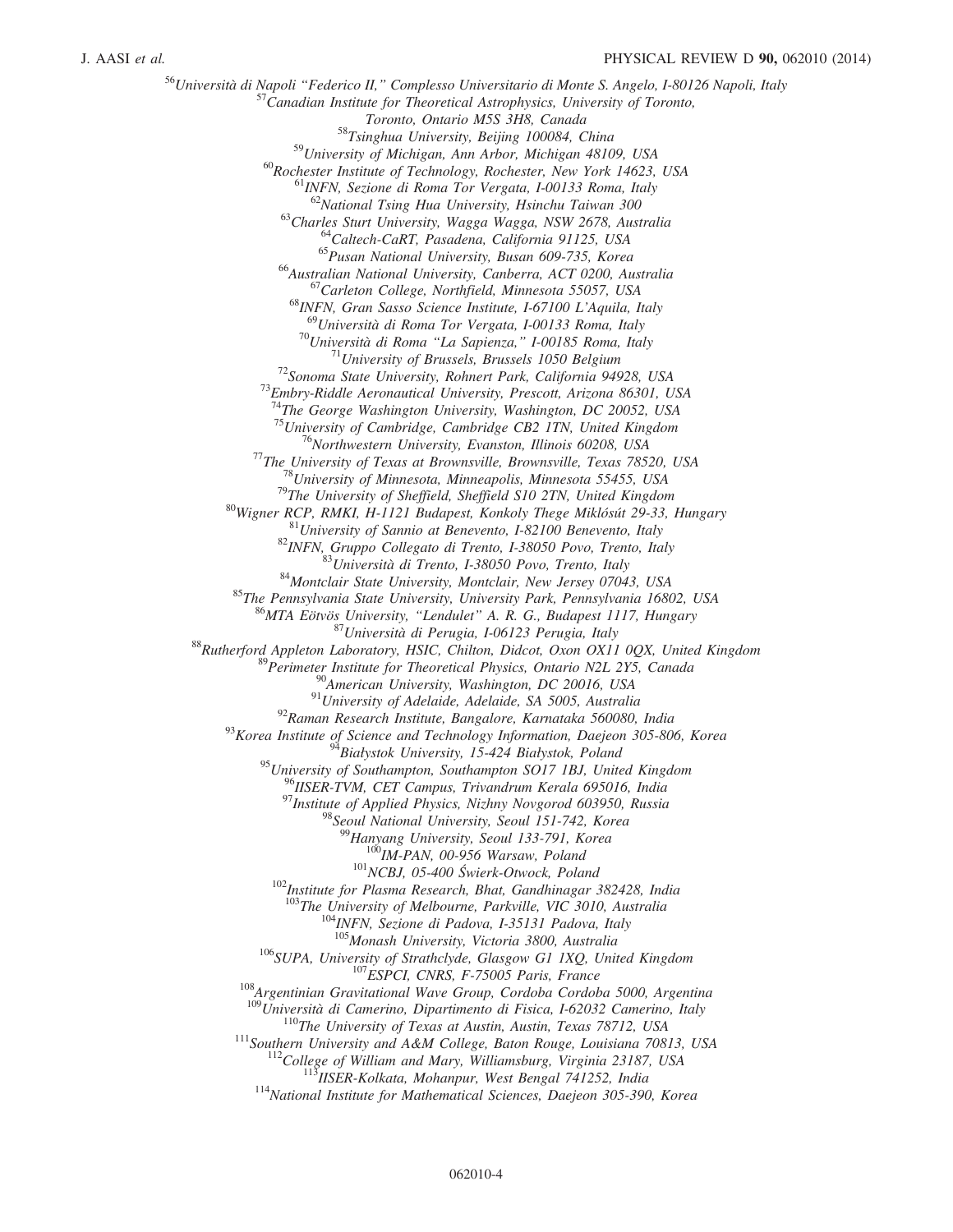<sup>115</sup>Hobart and William Smith Colleges, Geneva, New York 14456, USA<br><sup>116</sup>RRCAT, Indore MP 452013, India<br><sup>117</sup>SUPA, University of the West of Scotland, Paisley PA1 2BE, United Kingdom<br><sup>118</sup>Institute of Astronomy, 65-265 Zi

Physics-South American Institue for Research, São Paulo SP 01140-070, Brazil<br><sup>121</sup>Andrews University, Berrien Springs, Michigan 49104, USA<br><sup>122</sup>Trinity University, San Antonio, Texas 78212, USA<br><sup>123</sup>University of Washingto

(Received 9 June 2014; published 15 September 2014)

We present the first results of an all-sky search for continuous gravitational waves from unknown spinning neutron stars in binary systems using LIGO and Virgo data. Using a specially developed analysis program, the TwoSpect algorithm, the search was carried out on data from the sixth LIGO science run and the second and third Virgo science runs. The search covers a range of frequencies from 20 Hz to 520 Hz, a range of orbital periods from 2 to ∼2; 254 h and a frequency- and period-dependent range of frequency modulation depths from 0.277 to 100 mHz. This corresponds to a range of projected semimajor axes of the orbit from  $\sim 0.6 \times 10^{-3}$  ls to  $\sim 6,500$  ls assuming the orbit of the binary is circular. While no plausible candidate gravitational wave events survive the pipeline, upper limits are set on the analyzed data. The most sensitive 95% confidence upper limit obtained on gravitational wave strain is  $2.3 \times 10^{-24}$  at 217 Hz, assuming the source waves are circularly polarized. Although this search has been optimized for circular binary orbits, the upper limits obtained remain valid for orbital eccentricities as large as 0.9. In addition, upper limits are placed on continuous gravitational wave emission from the low-mass x-ray binary Scorpius X-1 between 20 Hz and 57.25 Hz.

DOI: [10.1103/PhysRevD.90.062010](http://dx.doi.org/10.1103/PhysRevD.90.062010) PACS numbers: 95.30.Sf, 95.85.Sz, 04.30.Tv

# I. INTRODUCTION

Rapidly rotating, nonaxisymmetric neutron stars are predicted to emit continuous, nearly monochromatic gravitational waves. Using data from previous Laser Interferometer Gravitational Wave Observatory (LIGO) [\[1\]](#page-15-0) and Virgo [\[2\]](#page-15-1) science runs, other all-sky searches have been carried out for continuous gravitational wave signals from isolated, spinning neutron stars. Past all-sky searches include two different searches on LIGO science run 2 (S2) data [\[3,4\];](#page-15-2) three StackSlide-like search algorithms [\[5,6\]](#page-15-3) and the first Einstein@Home distributed computing search [\[7\]](#page-15-4) on LIGO science run 4 (S4) data; and a PowerFlux search [\[8,9\]](#page-15-5) and Einstein@Home search [\[10,11\]](#page-15-6) carried out on LIGO science run 5 (S5) data. None of these searches directly addressed continuous waves from a neutron star in an unknown binary system, and none had appreciable sensitivity to such sources because of the orbital modulation effects discussed below. Previous searches have been carried out, however, for a signal from the known low-mass x-ray binary system, Scorpius X-1, where the binary orbital parameters are reasonably constrained. One method used LIGO S2 data [\[3\]](#page-15-2), and a different method used LIGO S4 data [\[12\]](#page-15-7) and S5

data [\[13\].](#page-15-8) This article presents an explicit search for continuous waves from unknown neutron stars in binary systems, as well as a directed search for gravitational waves from Scorpius X-1.

Although the waves emitted by a spinning neutron star are nearly monochromatic, a gravitational wave detector located on Earth would observe a frequency-modulated signal caused by the motion of Earth [\[14\].](#page-15-9) Additionally, if such a source is located in a binary system, then the observed waves will have a frequency modulation imposed by the motion of the source in the binary system [\[15,16\]](#page-15-10). Together, these frequency modulations make searches for unknown, spinning binary neutron stars emitting continuous gravitational waves computationally demanding.

Previous searches, not accounting for the orbital modulations, would have been much less sensitive to stars in binary systems with induced frequency modulation amplitudes much greater than the frequency spacing between search templates ( $\sim$ 5–500  $\mu$ Hz, depending on the search method). In addition, while a very large amplitude continuous gravitational wave source in a binary system could produce outliers in other searches, the follow-up of those outliers would have likely rejected them because they do not follow the expected frequency evolution of an isolated source of continuous gravitational waves. Regardless, the [\\*](#page-0-0)

<span id="page-4-0"></span>evan.goetz@aei.mpg.de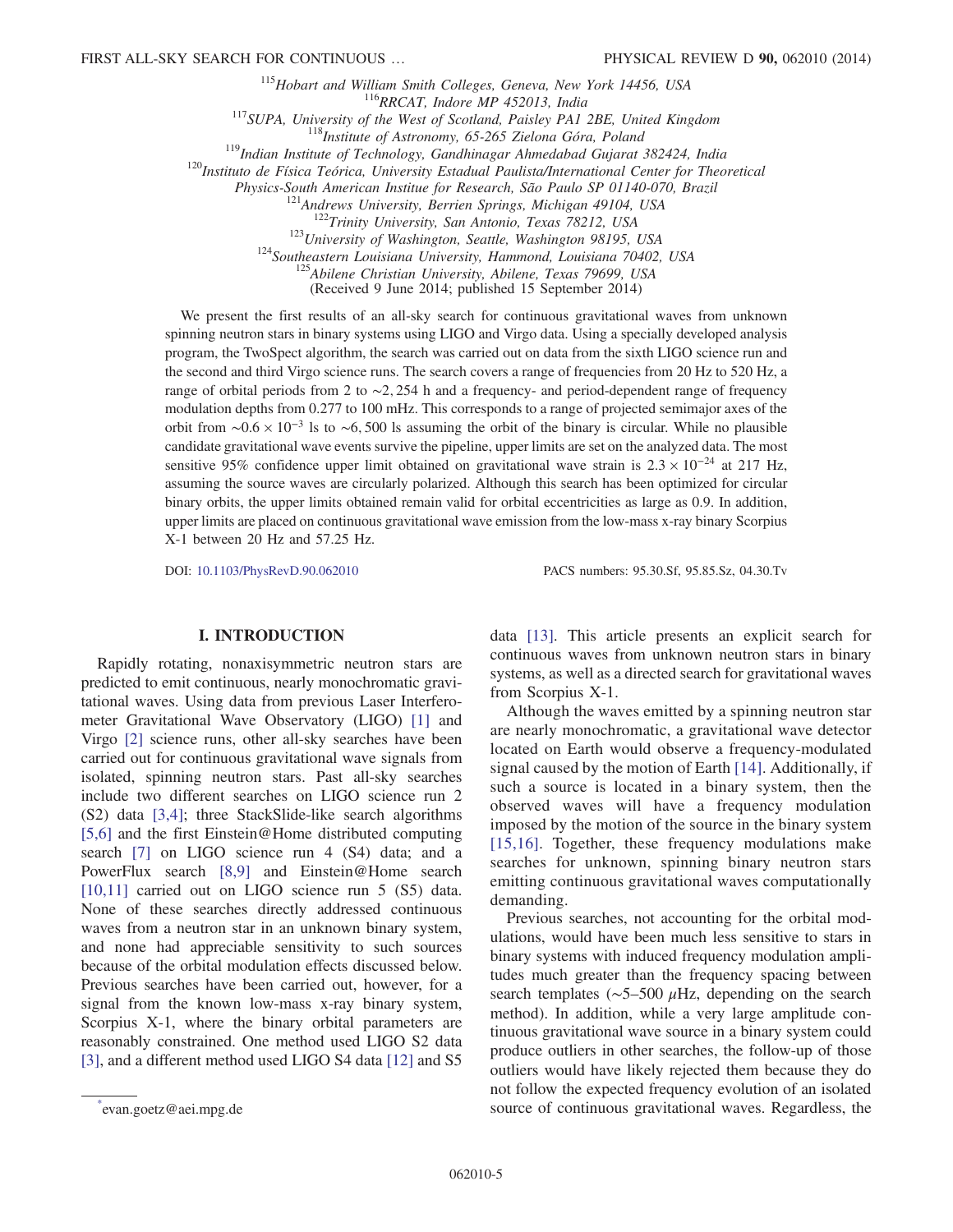upper limits set by these searches would be unreliable for sources in binary systems with significant frequency modulation.

Explicitly including the effects due to unknown binary orbital parameters in the other all-sky StackSlide-like  $[4,6,8,9]$  or Einstein@Home  $[7,10,11]$  algorithms would be computationally prohibitive. Thus, new methods are required to perform such a search with limited computational resources [\[16,17\]](#page-15-12). These new techniques require some sacrifice of strain sensitivity to gravitational waves in order to significantly reduce the computational demands of such a search.

One such algorithm, called TwoSpect [\[16\],](#page-15-12) has been developed and implemented, and a search has been carried out with it using recently collected LIGO and Virgo data. The TwoSpect algorithm relies on the periodic nature of the frequency modulation caused by the binary orbit. Spectrograms of gravitational wave detector data are created after correcting for the Earth's known rotation and orbital motion, and then Fourier transformations of each frequency bin of the barycentered spectrogram are computed. These successive Fourier transforms enable efficient detection of frequency modulated signals because the modulation has fixed periodicity. Although optimized for circular orbits, the methodology used to obtain upper limits on source strengths remains sensitive for eccentricities as large as 0.9.

This article is organized as follows: Sec. [II](#page-5-0) discusses neutron stars in binary systems and the assumed signal model; Sec. [III](#page-6-0) briefly describes the LIGO and Virgo gravitational wave detectors; Sec. [IV](#page-7-0) discusses the TwoSpect method; Sec. [V](#page-9-0) describes the analysis of the detector data, and Sec. [VI](#page-11-0) gives the results of the analysis; Sec. [VII](#page-14-0) summarizes the conclusions of this work.

# II. ASTROPHYSICAL SOURCES

<span id="page-5-0"></span>Spinning neutron stars in binary systems are attractive sources in searches for continuous gravitational waves because accretion from a companion may cause an asymmetrical quadrupole moment of inertia of the spinning neutron star. Many mechanisms have been proposed where gravitational wave emission continues after accretion of material has subsided. For instance, the magnetic field of the neutron star can guide the accretion flow to "hot spots" which could build up the neutron star ellipticity close to that allowed by the maximum breaking strain of the crust [\[18\]](#page-15-13), with possibly sustained localized mass accumulation [\[19\]](#page-15-14), depending on nuclear equation of state [\[20\]](#page-15-15), material sinking [\[21\]](#page-15-16), resistive relaxation [\[22\]](#page-15-17) and magnetic bottling stability [\[23\]](#page-15-18). In addition, magnetic fields could create nonaxisymmetric deformations of the neutron star interior [\[24\]](#page-15-19), or r-mode oscillations of the neutron star might be sustained, causing the star to emit gravitational waves [\[25,26\].](#page-15-20)

Accreting neutron stars can be spun up by acquiring angular momentum from the infalling matter. All-sky surveys of millisecond pulsars have found that no neutron stars are spinning close to their predicted break-up frequency ( $\nu \sim 1400$  Hz) [\[27\].](#page-15-21) Since the observed spin frequency range of actively accreting millisecond pulsars is 180 Hz  $\lt \nu \lt 600$  Hz [\[28\],](#page-15-22) there may be a competing mechanism preventing the spin-up of the neutron star from reaching the break-up frequency.

It has been postulated that there exists a torque balance between the accretion spin-up and the gravitational emission spin-down [\[18,29,30\]](#page-15-13). In such a case, those neutron stars accreting at the highest rates should have the highest gravitational wave emissions. Using this relation to balance spin-down of gravitational wave emission with x-ray luminosity (a measure of the accretion rate), the dimensionless gravitational wave amplitude,  $h_0$ , is given by

$$
h_0 = 2.7 \times 10^{-26} \left(\frac{f}{800 \text{ Hz}}\right)^{-1/2}
$$

$$
\times \left(\frac{F_x}{3.9 \times 10^{-7} \text{ erg cm}^{-2} \text{ s}^{-1}}\right)^{1/2},\tag{1}
$$

where f is the gravitational wave frequency and  $F_x$  is the average bolometric x-ray flux detected at the Earth. The x-ray luminosity is scaled to the average bolometric flux of Scorpius X-1 (Sco X-1). If r-mode instabilities are driven by the accretion of material, then the gravitational wave amplitude could be increased as [\[31\]](#page-15-23)

$$
h_0 = 3.3 \times 10^{-26} \left(\frac{f}{800 \text{ Hz}}\right)^{-1/2}
$$

$$
\times \left(\frac{F_x}{3.9 \times 10^{-7} \text{ erg cm}^{-2} \text{ s}^{-1}}\right)^{1/2}.
$$
 (2)

#### A. Gravitational wave signal model

The expected waveform of a nonaxisymmetric spinning neutron star observed by a gravitational wave interferometer is

$$
h(t) = h_0 F_+(t, \alpha, \delta, \psi) \frac{1 + \cos^2(t)}{2} \cos [\Phi(t)]
$$
  
+ 
$$
h_0 F_\times(t, \alpha, \delta, \psi) \cos(t) \sin [\Phi(t)],
$$
 (3)

<span id="page-5-1"></span>where  $F_{+}$  and  $F_{\times}$  are the detector response functions (antenna patterns) to "plus" and "cross" polarized gravitational waves,  $\alpha$  and  $\delta$  are the right ascension and declination of a particular sky location,  $\psi$  is the polarization angle of the waves,  $i$  is the inclination angle of the neutron star rotational axis to the line of sight, and  $\Phi(t)$  is the phase evolution of the gravitational wave signal. The assumed instantaneous phase evolution is given by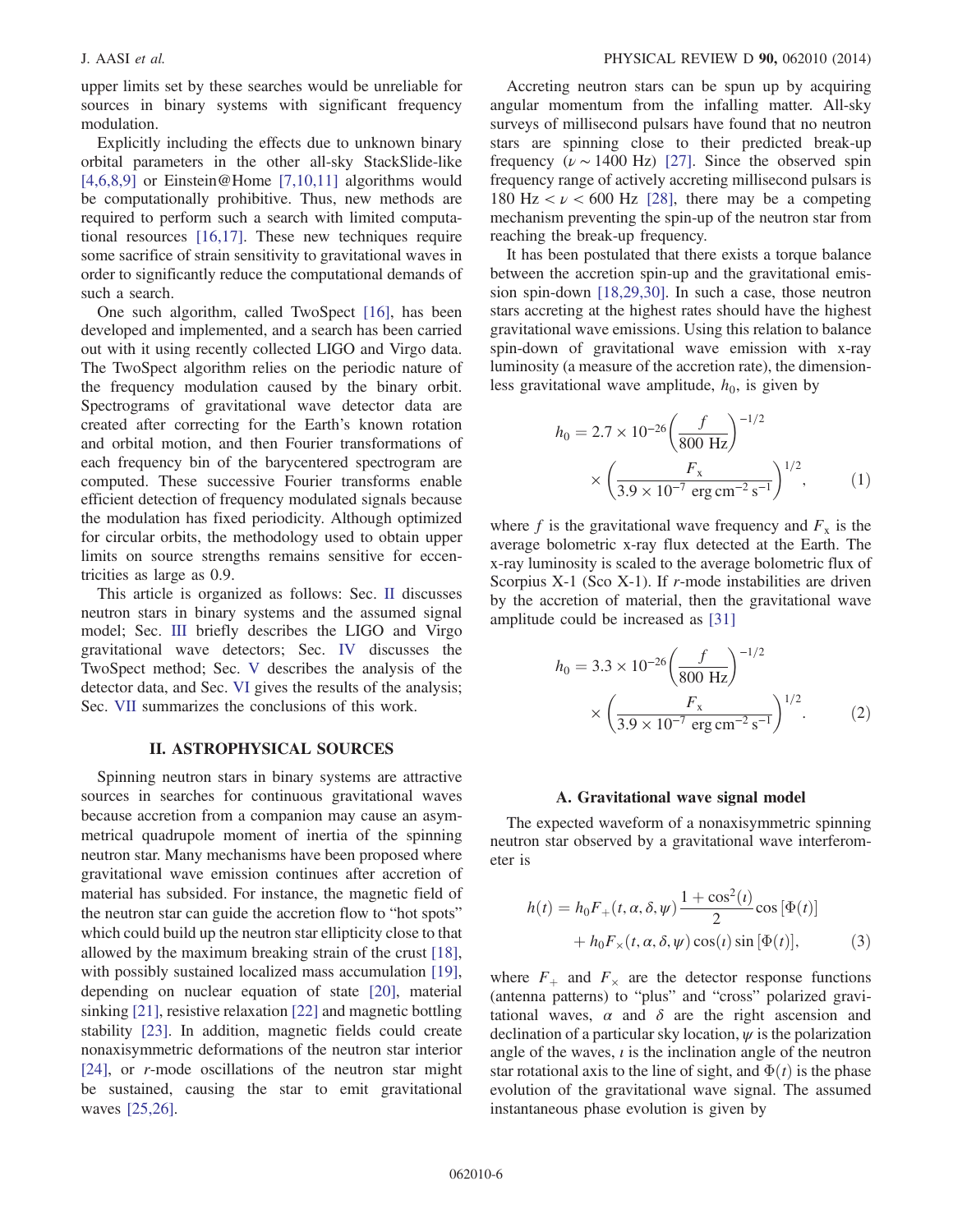FIRST ALL-SKY SEARCH FOR CONTINUOUS … PHYSICAL REVIEW D 90, 062010 (2014)

$$
\Phi(t) = \Phi_0 + 2\pi f_0 (t - t_{\text{ref}})
$$
  
+ 
$$
2\pi \Delta f_{\text{obs}} \sin[\Omega(t - t_{\text{asc}})]/\Omega,
$$
 (4)

where  $t$  is the time in the Solar System barycenter (SSB) frame,  $\Phi_0$  and  $f_0$  are phase and frequency, respectively, determined at reference time  $t_{ref}$ , and  $t_{asc}$  is a given time of the orbital ascending node. The observed frequency modulation depth  $\Delta f_{obs}$  and period of frequency modulation  $P = 2\pi\Omega^{-1}$  are caused by the motion of the source.

We assume that any spin-down effects  $[2\pi f(t - t_0)^2$  and higher order terms] in the phase evolution of the source are negligible during the observation time and that the orbit is circular and nonrelativistic. Electromagnetic observational evidence has shown that pulsars in binary systems typically have very small spin-downs,  $|\dot{\nu}| < 10^{-15}$  Hz s<sup>-1</sup> (although larger spin-down could imply larger-amplitude gravitational wave emission) and that they also have nearly circular orbits. It may be possible, however, that a neutron star in a binary system with a small spin-down value could be a strong emitter of gravitational radiation (for example, the neutron star is in torque balance equilibrium). Even though a circular orbit phase model has been assumed, the detection algorithm is sensitive to the more general case of an eccentric orbit.

The gravitational wave amplitude for a nonaxisymmetric spinning neutron star with  $l = m = 2$  mass quadrupole moment is

$$
h_0 = \frac{16\pi^2 G I \epsilon \nu^2}{c^4} ,\qquad(5)
$$

where  $G$  is the gravitational constant,  $c$  is the speed of light in a vacuum, I is the principal moment of inertia with respect to the spin axis,  $\epsilon$  is the equatorial ellipticity of the neutron star,  $\nu$  is the rotational frequency of the neutron star, and  $d$  is the distance to the neutron star. A spinning neutron star will emit continuous gravitational waves with frequency  $f_0 = 2\nu$ .

The observed modulation depth is related to the maximum modulation depth,  $\Delta f_{\text{max}}$ , by

$$
\Delta f_{\rm obs} = \Delta f_{\rm max} \sin i, \tag{6}
$$

where  $i$  is the inclination angle of the binary orbital plane with respect to the vector that points from the detector to the sky position. Assuming a circular, nonrelativistic orbit, the maximum observable Doppler shift will occur for an edgeon observed system with the modulation depth given by [\[16\]](#page-15-12)

$$
\Delta f_{\text{max}} \simeq 1.82 \left(\frac{f_0}{1 \text{ kHz}}\right) \left(\frac{M_{\text{NS}}}{1.4 M_{\odot}}\right)^{1/3} \times \left(\frac{P}{2 \text{ h}}\right)^{-1/3} \left[\frac{q}{(1+q)^{2/3}}\right] \text{ Hz},\tag{7}
$$

where  $M_{\text{NS}}$  is the mass of the neutron star and  $q \equiv M_2/M_{\text{NS}}$ is the mass ratio of the companion mass to the neutron star mass.

<span id="page-6-1"></span>Alternatively, the observed modulation depth for a circular, nonrelativistic orbit can be written with directly observable parameters

$$
\Delta f_{\rm obs} \simeq 0.8727 \left(\frac{f_0}{1 \text{ kHz}}\right) \left(\frac{P}{2 \text{ h}}\right)^{-1} \left(\frac{a \sin i}{1 \text{ ls}}\right) \text{ Hz}, \tag{8}
$$

where  $a \sin i$  is the projected semimajor axis (the projected radius of the orbit since we are concerned with nearly circular orbits) in units of light seconds (ls). Given a wide range of realistic orbital parameters, Eq. [\(8\)](#page-6-1) shows that one must search frequency modulation depths easily reaching 1 Hz or greater, to cover the full range of possible binary systems.

#### III. LIGO AND VIRGO DETECTORS

<span id="page-6-0"></span>Data taken in 2009-2010 with the 4-km-long "enhanced" LIGO detectors [\[1\]](#page-15-0) and the 3-km-long Virgo detector [\[2\]](#page-15-1) were used in this analysis. The LIGO and Virgo detectors are both power-recycled Michelson interferometers with Fabry-Perot arm cavities.

Following S5, a number of upgrades were made to the "initial" LIGO 4-km-long interferometers (H1 in Hanford, Washington, and L1 in Livingston Parish, Louisiana). The most substantial upgrades are as follows: (1) the initial 10 W laser was upgraded to a new 35 W laser, (2) an "output mode cleaner" was installed at the output port of the interferometer, (3) the radio-frequency detection scheme (heterodyne) was changed to a DC detection scheme (homodyne), and (4) the detection opto-electronics were moved to an in-vacuum, actively stabilized optical table to reduce seismic motion affecting the read-out optics and electronics. These upgrades constituted the enhanced LIGO interferometers [\[32\]](#page-15-24).

Following the first Virgo science run (VSR1), several upgrades were made to improve the sensitivity of the detector for the subsequent second and third science runs. The main enhancements to the detector included the following  $(1)$  upgrading to a new 25 W laser,  $(2)$  installation of a thermal compensation system to reduce thermal effects of laser power absorption in the main interferometer mirrors, (3) replacement of read-out and control electronics with lower-noise components, and (4) between the second and third science runs, new, monolithic, low-loss, fused silica suspensions installed on the main interferometer mirrors [\[33\]](#page-15-25).

During the period of 7 July 2009 to 20 October 2010, the two enhanced LIGO 4-km interferometers, H1 and L1, had their sixth science run (S6), while the Virgo V1 interferometer had its second science run (VSR2) concurrently from 7 July 2009 to 8 January 2010 and its third science run (VSR3) from 11 August 2010 to 19 October 2010. The increased input laser power of the upgraded LIGO detectors decreased the noise above 200 Hz compared to S5 by a factor of ∼2, with more modest improvements below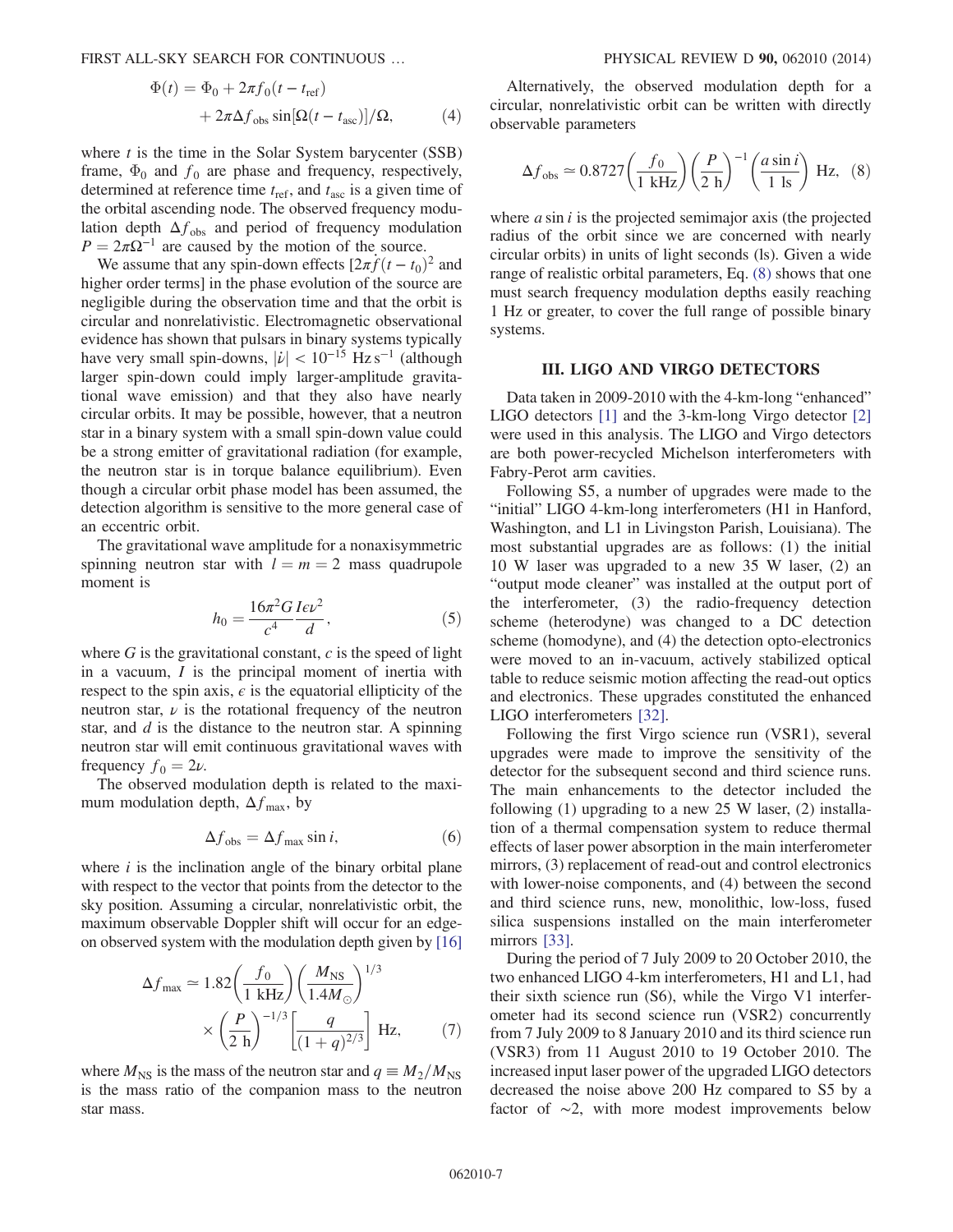200 Hz. The Virgo detector has a better sensitivity compared to the enhanced LIGO detectors below ∼50 Hz but worse sensitivity at higher frequencies.

# IV. TWOSPECT ALGORITHM

<span id="page-7-0"></span>The details of the TwoSpect method have been described previously [\[16\].](#page-15-12) We briefly summarize the algorithm here. Short segments (30 min or less) of gravitational wave detector data are Fourier transformed (so-called short Fourier transforms, or SFTs) using the fastest Fourier transform in the West (FFTW) algorithm [\[34\]](#page-15-26), and the power of each Fourier coefficient is computed. Next, each SFT is weighted according to the noise present in the SFT, and by the antenna pattern of the detector (the sensitivity) to a given sky location at the particular time that the SFT data were recorded. Time spectrograms of SFTs over a narrow frequency band (∼1 Hz) are created such that the frequency shift caused by Earth's motion is removed by sliding each SFT by an appropriate amount for a specific sky location. Then, for each such spectrogram, the Fourier transform of each frequency bin's powers as a function of time is computed and, from these Fourier coefficients, the power spectra of the second Fourier transform are determined.

The TwoSpect search for gravitational waves is hierarchically organized into two stages. First, a non-templatebased algorithm searches the doubly Fourier-transformed data for interesting regions of parameter space that exceed a specific threshold value. Second, the interesting regions of parameter space are subjected to template-based tests in order to confirm or reject specific outliers. Whether or not an outlier has been found, an upper limit on gravitational wave amplitude is placed at each sky location.

### A. Data preparation

<span id="page-7-2"></span>The S6 and VSR2/3 data sets, each defined here with a length  $T_{obs} = 40551300$  s, are divided into segments of length  $T_{\text{SFT}} = 1800$  s. Each sequential segment overlaps the preceding segment by 50%, and each of these segments of data is windowed using the Hann window function, to suppress signal leakage into other frequency bins, before the Fourier transform is computed. The windowed Fourier transform is defined as

$$
\tilde{s}_k = \frac{\Delta t}{C} \sum_{j=0}^{M-1} w_j s_j e^{-2\pi i j k/M},\tag{9}
$$

where  $k = 0, 1, 2, ..., (M - 1), \Delta t = T_{\text{SFT}}/M$  is the sampling interval, the window function is interval, the  $w_j = 0.5[1 - \cos(2\pi j/M)], \text{ and } C = (\sum_{j=0}^{M-1} w_j^2/M)^{1/2} =$  $(3/8)^{1/2}$ . Physical frequency  $f_k = k/T_{\rm SFT}$  corresponds to  $0 \le k \le M/2$ . The "power" in bin k of SFT n is taken to be

$$
P_k^n = \frac{2|\tilde{s}_k^n|^2}{T_{\text{SFT}}}.\tag{10}
$$

The SFTs are adjusted for the changing detector velocity with respect to a fixed sky location by shifting SFT bins to correct for this effect in the same manner as other StackSlide-like algorithms [\[5,6\]](#page-15-3). A sequence of *n* (shifted) SFT powers are weighted and normalized by

<span id="page-7-1"></span>
$$
\tilde{P}_k^n = \frac{F_n^2 (P_k^n - \langle P_k \rangle^n)}{(\langle P_k \rangle^n)^2} \left[ \sum_{n'}^N \frac{F_{n'}^4}{(\langle P_k \rangle^{n'})^2} \right]^{-1}, \tag{11}
$$

where angle brackets  $\langle \rangle$  indicate the running mean value over the inner index—the frequency bins,  $k$ , to estimate the noise background—and, assuming a circularly polarized gravitational wave,

$$
F^{2}(t, \alpha, \delta) = F^{2}_{+}(t, \alpha, \delta) + F^{2}_{\times}(t, \alpha, \delta).
$$
 (12)

The dependence on  $\psi$  has been omitted because  $F^2$  has no  $\psi$  dependence for circular polarization. Hence, particular SFTs that have low noise or for which the detector is favorably oriented to a sky position are weighted more heavily than SFTs that have high noise or for which the detector is unfavorably oriented.

The running mean values of the noise background are calculated from the running median values [\[35\]](#page-15-27) of the SFT powers. The running median is converted to a mean value (assuming the  $P_k^n$  values follow an exponential distribution) including a bias factor for this analysis of a running median of 101 bins [\[6\].](#page-15-28) The running mean values are an estimate of the smoothly varying detector noise background that avoids biases from sharp spectral features of the detector noise (lines) and potential signals.

The Fourier transform of Eq. [\(11\)](#page-7-1) is then computed for each frequency bin k and normalized such that the expectation value of the second Fourier transform in the presence of noise is equal to 1. For frequency bin  $k$ , the power as a function of second Fourier transform frequency,  $f'$ , is written as

$$
Z_k(f') = \frac{|\mathcal{F}[\tilde{P}_k^n]|^2}{\langle \lambda(f') \rangle},\tag{13}
$$

where  $\mathcal F$  denotes a Fourier transform and  $\langle \lambda(f') \rangle$  is the mean of the background noise estimate of the second Fourier transform. The values of  $\lambda(f')$  are determined by Monte Carlo simulation using the noise estimates established from the SFTs and assuming the noise in the SFTs is due to Gaussian noise alone. The distribution of  $Z_k(f')$ values from a Gaussian-noise time series follows a  $\chi^2$ distribution with 2 degrees of freedom and a mean of 1.0 to a good approximation, as discussed in [\[16\].](#page-15-12)

Note that in this analysis,  $Z_k(f')$  is directly proportional to  $h<sup>4</sup>$  because the power spectrum of SFT powers (directly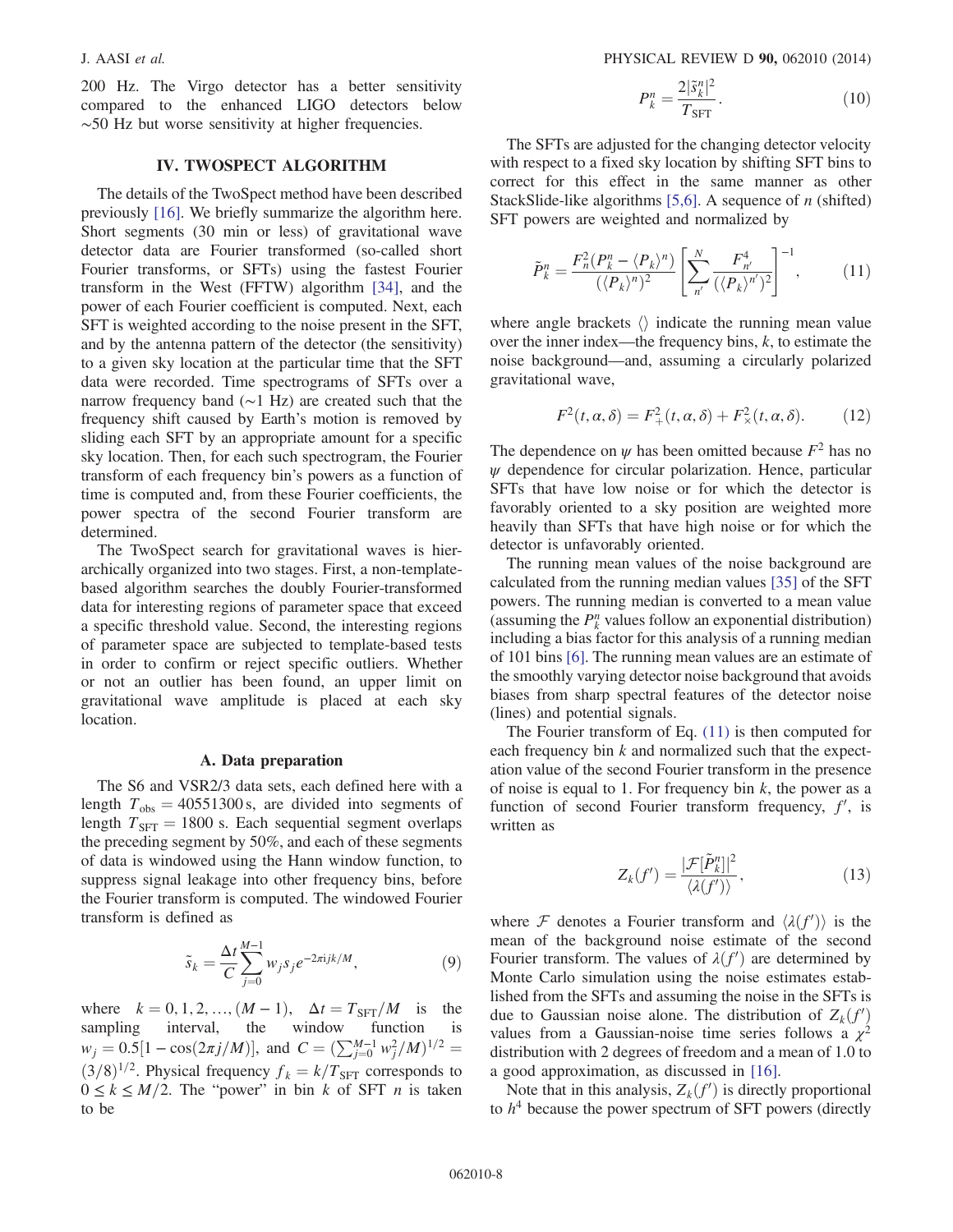proportional to  $h^2$ ) has been computed. This means that detection statistics computed from  $Z_k$  values will be directly proportional to  $h^4$ .

### B. First-stage detection statistic

The all-sky search begins with an untemplated search algorithm, incoherent harmonic summing (IHS) [\[16\]](#page-15-12), to identify regions of parameter space to be searched later using templates and to set upper limits. It is useful to define a quantity that measures power at multiple harmonics of a fundamental frequency,  $f'$ . For example, one can fold each  $Z_k(f')$  an integer  $j = 1...S$  times to define for a single frequency bin,  $k$ , the following statistic:

$$
\mathcal{V}_k = \max \left\{ \sum_{j=1}^S \left[ Z_k(jf') - \lambda(jf') \right] \right\}.
$$
 (14)

If a periodic signal is present, then the IHS algorithm will accumulate signal power from the higher harmonic frequencies into the lower harmonic frequencies. The signal-to-noise ratios of the signal bins grow  $\propto \sqrt{S}$ , provided the sequence of harmonic powers have similar SNR in the original spectra. In practice, this increase in SNR is limited by the strength of the higher signal harmonics, giving the IHS technique a practical limit of  $S \sim 5$  in this application.

<span id="page-8-2"></span>To accumulate additional signal power, folded  $Z_k$  values are summed across sequential values of  $k$  according to

$$
\mathcal{W}(k_0, f', \Delta k) = \sum_{k=k_0-\Delta k}^{k_0+\Delta k} \sum_{j=1}^S \left[ Z_k(jf') - \lambda(jf') \right], \quad (15)
$$

before determining the maximum value. Computing  $W(k_0, f', \Delta k)$  "compresses" the second Fourier transformed data. Then, for a chosen  $\Delta k$ , the maximum value of  $W(k_0, f')$  is determined. As described in Sec. [IVA,](#page-7-2) the values of W are proportional to  $h^4$ .

At the end of the first stage, any IHS statistic passing a threshold of a predetermined false alarm probability is passed to the second, template-based stage for more stringent follow-up tests using test values of  $f$  (derived from  $k_0$ ), P (derived from f'), and  $\Delta f_{obs}$  (derived from  $\Delta k$ ). Whether or not any candidates are found in the first stage, a frequentist 95% confidence upper limit is placed based on the highest statistic found in the first stage (see Sec. [IV E](#page-9-1)).

#### C. Second-stage detection statistic

The second stage of the pipeline tests candidate outliers from the first stage against templates that are based on putative signal patterns and weights in the second Fourier transform. Assume that the strain power for a putative signal is distributed among M pixels of the second Fourier transform for a narrow band of SFT frequencies, with the

<span id="page-8-0"></span>fraction of the signal power in pixel  $m_i$  equal to  $w(m_i)$ . A useful statistic to sum pixel powers is

$$
R = \frac{\sum_{i=0}^{M-1} w(m_i)[Z(m_i) - \lambda(m_i)]}{\sum_{i=0}^{M-1} [w(m_i)]^2},
$$
 (16)

where  $Z(m_i)$  is the second Fourier transform power in pixel  $m_i$  (each  $m_i$  is a unique value of k and  $f'$ ),  $\lambda(m_i)$  is the expected noise value of pixel  $m_i$  of the second Fourier transform, and the weights are normalized such that

$$
\sum_{i=0}^{M-1} w(m_i) = 1, \tag{17}
$$

where  $N$  is the total number of pixels in the region of interest of the second Fourier transform. In practice, due to computational constraints, the value of  $M$  in Eq. [\(16\)](#page-8-0) is fixed to be no larger than 500. This limit is raised in followup studies of particularly interesting candidates.

The weights are sorted such that  $w(m_0)$  contains the greatest weight and  $w(m_{M-1})$  contains the smallest weight. The weights  $w(m_i)$  are determined by using a set of templates with parameters  $(f, P, \Delta f)$  using the same  $T_{\text{SFT}}$  and  $T_{\text{obs}}$  as the search [\[16\]](#page-15-12). If the input time series of data is Gaussian, white noise, then the value of  $R$  is a weighted  $\chi^2$  variable with up to 2M degrees of freedom but shifted to have zero mean. Again, the second stage statistic R is proportional to  $h^4$ .

For each candidate passed to the second stage, a number of different templates are tested using the "Gaussian" template approximation [\[16\]](#page-15-12) with orbital period values up to the fifth harmonic or subharmonic from the originally identified orbital period value, as well as fractional orbital period values of  $2/3$ ,  $3/4$ ,  $4/5$ ,  $3/2$ ,  $4/3$ , and  $5/4$  from the originally identified orbital period value (we refer to this misidentification as "harmonic confusion"). From the tested templates, only the most significant candidate (see Sec. [IV D](#page-8-1)) is kept and followed up by searching a small region of  $(f, P, \Delta f)$  with both Gaussian templates and with more exact templates. These template tests provide more stringent requirements for rejecting noise outliers.

#### D. Significance of outliers

<span id="page-8-1"></span>To quantify the significance of a specific value of  $R_0$ , given a set of  $w(m_i)$ ,  $Z(m_i)$ , and an estimate of  $\lambda(m_i)$ , the false alarm probability  $P(R \ge R_0)$  is computed. The false alarm probability is solved using the method described in [\[16\]](#page-15-12) applying the formulas of [\[36\]](#page-15-29). The value computed for the false alarm probability assumes the underlying noise for each pixel is  $\chi^2$  distributed with 2 degrees of freedom with mean values given by  $\lambda(m_i)$ . The computed false alarm probability value does not take into account testing multiple points in parameter space. Section [VI B](#page-11-1) describes how the significance is used in the follow-up analysis of outliers.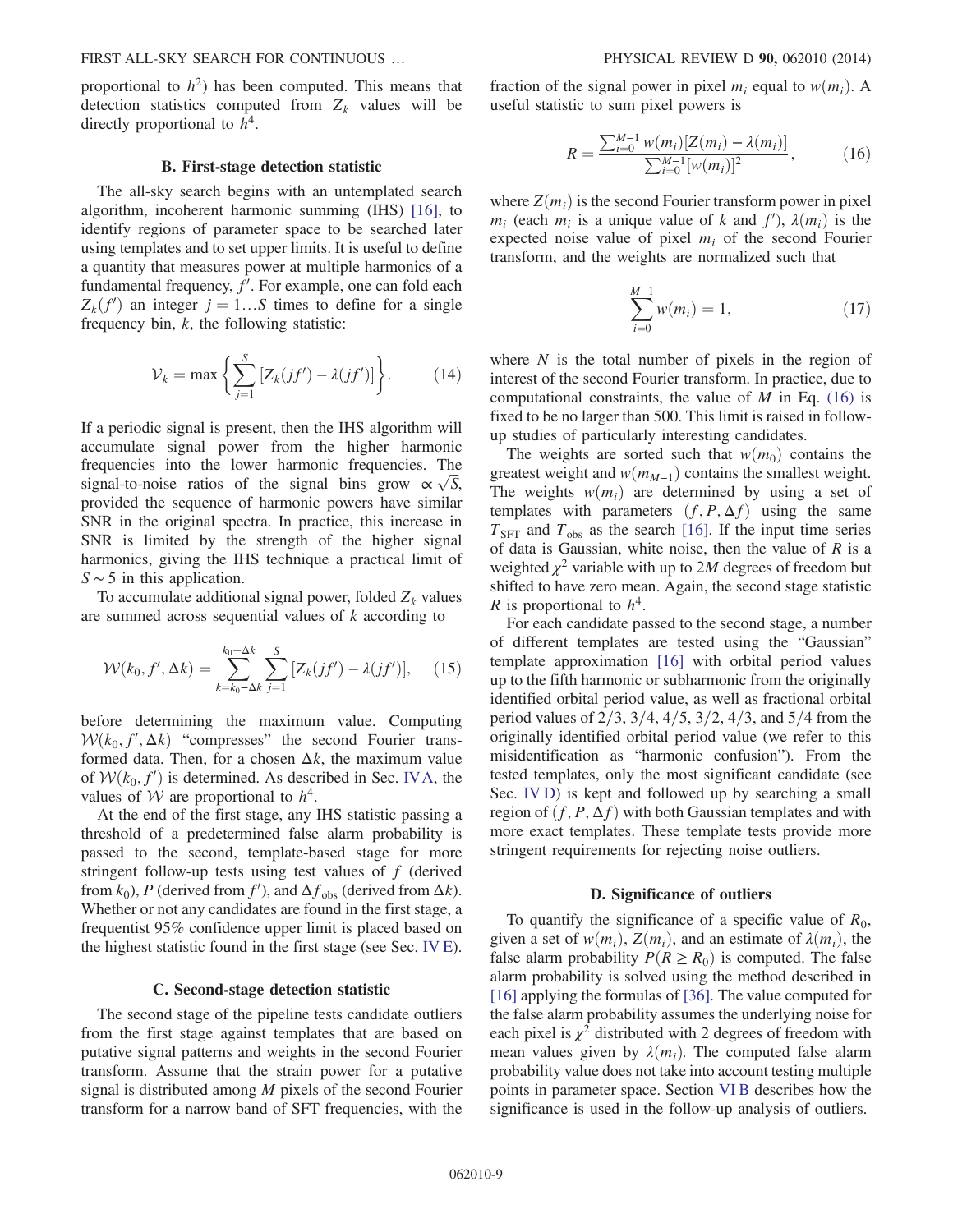# E. Determination of upper limits

<span id="page-9-1"></span>At each sky location, the algorithm sets a frequentist 95% confidence level upper limit based on the highest calculated IHS statistic value in the searched frequency band, over the range of orbital periods and modulation depths. Upper limits are placed at this stage using the IHS because obtaining more sensitive template-based upper limits is computationally infeasible with available resources. Only promising outliers are followed up for detection using a templated search. Even in the event of a successful detection, however, IHS upper limits remain valid (see Figs. [5](#page-14-1) and [6](#page-14-2)). In the presence of pure Gaussian noise, the IHS statistic is a  $\chi^2$  variable with 2AS degrees of freedom, where A is the number of SFT frequency bins summed, and S is the number of harmonics summed in the IHS algorithm. We wish to determine the amount of signal required such that the new IHS statistic value would exceed the highest found IHS statistic value 95% of the time.

To find the amount of signal required, we invert the noncentral  $\chi^2$  cumulative distribution function (CDF) so that the appropriate noncentrality parameter  $p$  is found such that only 5% of the distribution lies below the highest outlier value. The inversion is done using Newton's method. From the calculated value of  $p$  and the expected noise background, the value is converted to a value of  $h_0$ such that, 95% of the time, the calculated value of  $h_0$  is larger than any potentially present continuous gravitational wave signal in the data that has parameters within the parameter space searched by TwoSpect (see, e.g., Sec. [V](#page-9-0)). The conversion factor is a simple scaling factor that relates the value of  $p^{1/4}$  (recall that W is proportional to  $h^4$ ) to the 95% confidence level strain amplitude upper limit,  $h_0^{95\%}$ . The scaling factor is determined using injections of a wide variety of waveforms covering the parameter space searched. The all-sky upper limit in a given frequency band is then determined by selecting the largest value of  $h_0^{95\%}$  from the entire set of sky coordinates searched for that frequency band.

This method of setting upper limits has been validated with simulated software injections and provides reliable results in bands that pass the data quality requirements described in Sec. [VA](#page-10-0).

### V. ANALYSIS OF THE DATA

<span id="page-9-0"></span>Data from the H1 and L1 detectors' sixth science run (S6) and V1 detector's second and third science runs (VSR2 and VSR3, collectively VSR2/3) were analyzed using the TwoSpect algorithm. Each detector's data set was analyzed separately with  $T_{obs} = 40551300$  s. An outlier from one detector is required to be coincident in parameter space with an outlier in a second detector in order to be considered a candidate signal. Figure [1](#page-9-2) shows the periodmodulation depth parameter space values covered in this analysis using TwoSpect.

<span id="page-9-2"></span>

FIG. 1 (color online). Nominal parameter space that is analyzed using the TwoSpect algorithm (shaded region). The bounding curves given by  $\Delta f_{\text{max}}$  and  $\Delta f_{\text{min}}$  are limitations of the analysis, while the initial search boundary of  $\Delta f_{\text{max}} = 0.1$  Hz is a choice. Data marked by circles are ATNF catalog pulsars found in binary systems with rotation frequencies  $\geq 10$  Hz [using Eq. [\(8\)](#page-6-1) and assuming  $f_0 = 2\nu$ .

It is assumed that the sinusoidal term in Eq. [\(4\)](#page-5-1) is constant during a single coherent observation interval; that is, the sinusoidal term is slowly evolving compared to the  $f_0$  term. The signal is, therefore, assumed to be contained within one frequency bin for each coherent observation interval. This approximation restricts the orbital parameter space that can be observed: the longer a coherent observation, the more restricted the parameter space [\[16\]](#page-15-12). Longer coherent observation intervals, however, correspond to increased sensitivity to continuous wave signals. A trade-off is thus made in the sensitivity versus parameter space volume to be probed when conducting such a search.

LIGO S6 data from H1 and L1 were analyzed from 50 Hz to 520 Hz, covering a range of periods from 2 h to 2,254.4 h and modulation depths of 0.277 mHz to 100 mHz. Virgo VSR2/3 data were analyzed from 20 Hz to 100 Hz, over the same range of periods and modulation depths. The range of orbital periods has a lower limit determined by the coherence length of the SFTs, and an upper bound by requiring at least five orbits during the total observation time. The lower limit of modulation depths is determined by the coherence length of the SFTs, and the upper bound is chosen by covering a large region of parameter space without dramatically increasing computational costs. VSR2/3 data are only comparable to or better than LIGO S6 data in the aforementioned range of frequencies. Analyzing higher frequencies in the Virgo data would add to the total computing cost and add negligibly to the search sensitivity.

The TwoSpect program is part of the LIGO Analysis Library suite (LALsuite) software package [\[37\]](#page-15-30). TwoSpect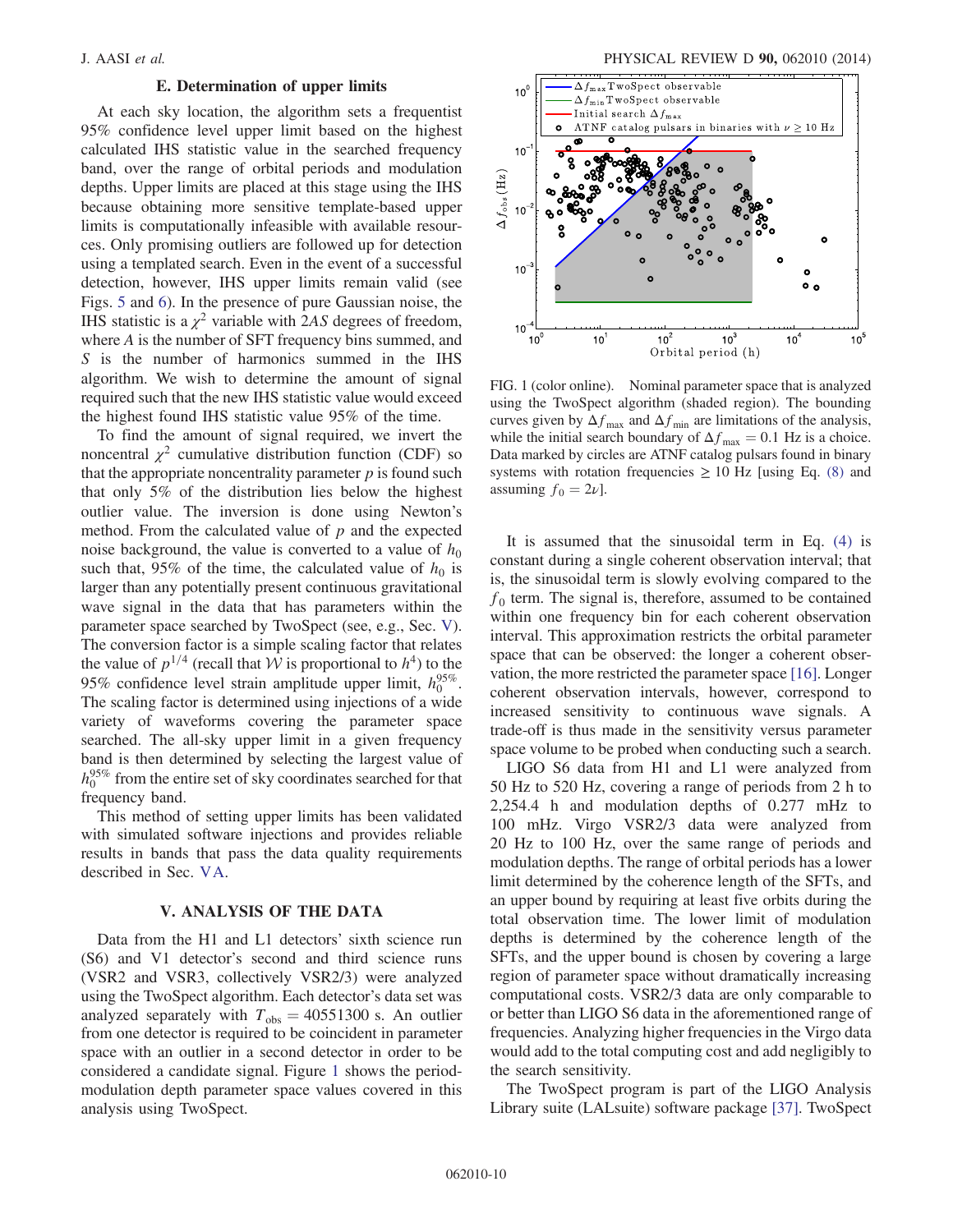### FIRST ALL-SKY SEARCH FOR CONTINUOUS … PHYSICAL REVIEW D 90, 062010 (2014)

is written in C and is compiled against the LSC Algorithm Library (LAL), GNU Scientific Library (GSL) [\[38\]](#page-15-31), and FFTW libraries. On the LIGO computer clusters, the analysis is divided into parallel "jobs" that are run on many computers simultaneously. Each job is an instance of the TwoSpect program and analyzes a 0.25 Hz frequency band and a small sky region (typically 200 sky grid locations).

### A. Data quality validation

<span id="page-10-0"></span>Ideally, the noise from a gravitational wave interferometer would be stationary Gaussian noise (in addition to any gravitational wave signal). In practice, data from the LIGO and Virgo detectors are generally stationary and nearly Gaussian on the time scale that one SFT is computed. There are occasions, however, when data must be excluded because of the following: (1) it is known that the interferometer data are corrupted (data quality flags are applied); (2) the segment of data passes data quality flags, but the data segment is non-Gaussian (a Kolmogorov-Smirnov test and/or Kuiper's test fails); or (3) sharp, stationary spectral features prevent a full analysis of the selected frequency band. Examples of sharp, stationary spectral features include the following: power-line harmonics  $(50/60 \text{ Hz})$ , mirror suspension violin modes, and calibration lines injected into the detector by actuating one of the end mirrors. Additionally, the detectors do not operate continuously during their science runs. There are periods of downtime, or other gaps in the detector data. We describe below the techniques used to select the data to be analyzed.

### 1. Science mode and data quality flags

Periods of time when the detector was operating in the nominal "science mode" are first selected. Next, a series of quality checks of the data—known as "data quality flags"—are applied to remove times when the detector data are known to be of poor quality. Examples include when the calibration of the detector is known to be outside a tolerance range, or when there were periods of very high wind speeds (see Table [I](#page-10-1)) [\[39,40\]](#page-15-32).

After these checks are applied, SFTs are created. The S6 data set contains 18,435 H1 and 16,429 L1 50% overlapping Hann-windowed SFTs with start times occurring an integer factor of  $T_{\text{SFT}}/2$  from the start time of the first SFT. The resulting duty factors are 0.409 and 0.364 for H1 and L1, respectively. The VSR2/3 data set contains 17,879 50% overlapping Hann-windowed SFTs, corresponding to a duty factor of 0.733. SFTs consisting entirely of zeros fill in the excluded times not covered by these SFTs. The actual fraction of  $T_{obs}$  covered by the SFTs is somewhat different. Since S6 has only a slightly longer time baseline than  $T_{obs}$ , the duty factor is nearly identical. For VSR2/3, there is a long gap in between the science runs that results in a large reduction in the fraction of  $T_{obs}$  covered by the SFTs compared to the coverage of VSR2/3 science run time (see Table [I\)](#page-10-1).

### 2. Kolmogorov-Smirnov test and Kuiper's test

After the SFTs are produced, each SFT is analyzed to determine whether the distribution of the powers follows that of an expected exponential distribution. Two useful tests are the Kolmogorov-Smirnov (KS) test and Kuiper's test [\[41\].](#page-16-0) Those SFTs which do not pass these tests are removed from the analysis, and are replaced with SFTs consisting entirely of zeros. The threshold value for each of the KS and Kuiper's tests is determined from the significance level on the null hypothesis of 0.05. With this threshold, SFTs are not rejected even if they contain potential signals with the expected gravitational wave signal amplitude. For certain 0.25 Hz frequency bands for an interferometer where data coverage is less than 10% of the total observation time due to disturbed, non-Gaussian data, no upper limits are placed in those frequency bands (see again Table [I](#page-10-1)).

# 3. Line detection and flagging

Narrow spectral artifacts of terrestrial origin—also called "lines"—can potentially interfere with detection of gravitational wave signals. These disturbances are avoided by identifying potentially interfering lines (see below) and producing no further analysis of candidate signals that have interference caused by the disturbance. Upper limits are still placed, however, in frequency bands containing lines, although when the line fraction of a band exceeds 10% of the total band, no upper limit is placed, as the noise background estimate would be untrustworthy. This problem occurs primarily in the 50 to 200 Hz region of the enhanced LIGO detectors.

Sharp spectral features are identified as an excess of power over long time scales compared to the neighboring

<span id="page-10-1"></span>TABLE I. Data usage in the S6 and VSR2/3 science runs.

| Duty factor condition                                                            | H1    |       |       |
|----------------------------------------------------------------------------------|-------|-------|-------|
| Interferometer in science mode with data quality flags during the science run(s) | 0.506 | 0.463 | 0.778 |
| Interferometer in science mode with data quality flags covered by SFTs           | 0.409 | 0.364 | 0.733 |
| Fraction of $T_{obs} = 40551300$ s covered by SFTs                               | 0.409 | 0.365 | 0.397 |
| Median fraction of $T_{obs}$ after KS and Kuiper's tests in each 0.25 Hz band    | 0.383 | 0.316 | 0.366 |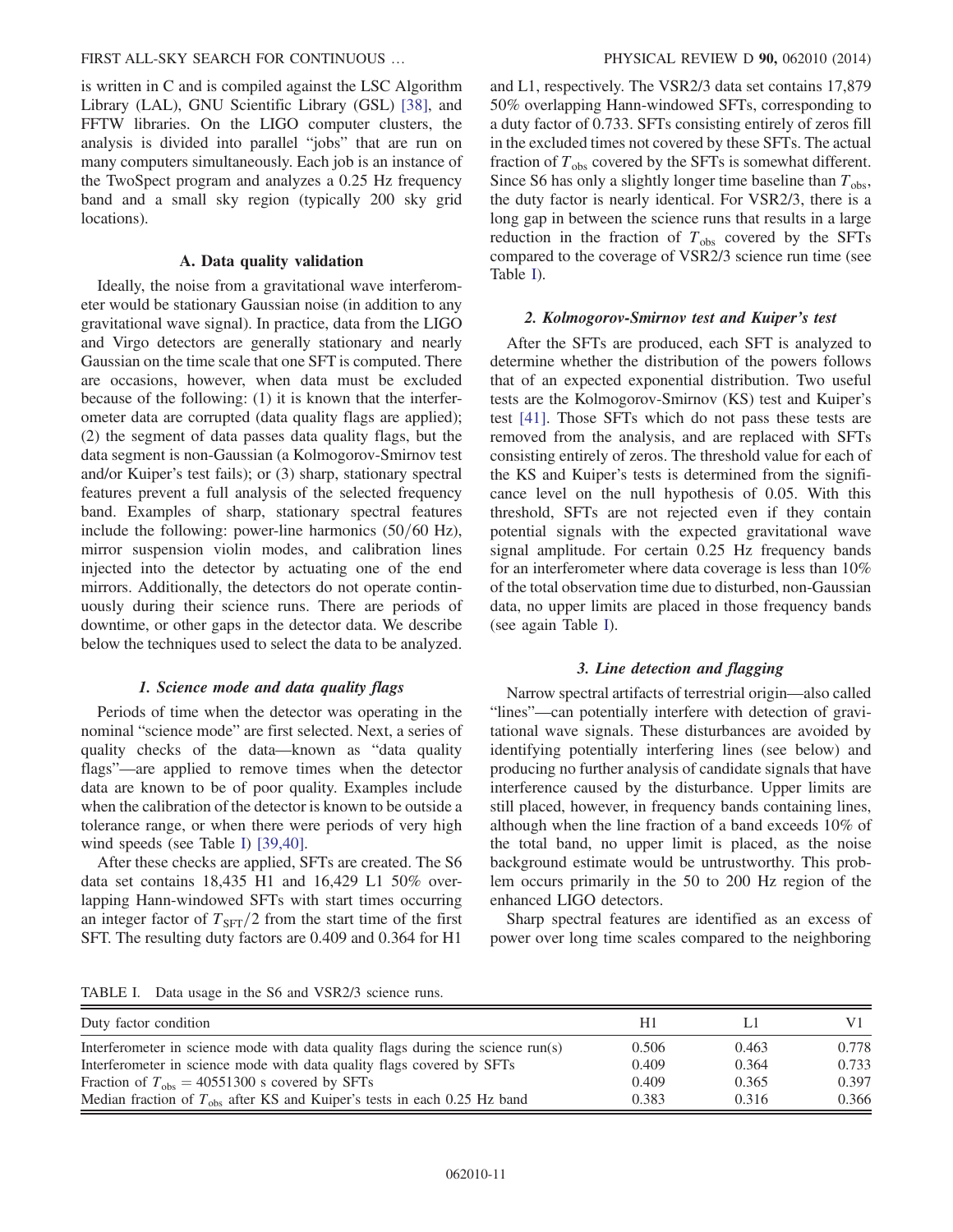frequency bins. The root-mean-square (RMS) power is computed for each noise-weighted SFT frequency bin as a function of time (without shifting the SFTs to account for detector motion). A running median of these RMS values is computed over the band of interest and is used to normalize the RMS values. Any normalized RMS value that exceeds an empirically determined threshold of 1.5 is flagged as a line.

### 4. Sidereal and daily modulations

Specific orbital period frequencies corresponding to the sidereal (86164.0905 s) and daily (86400.0 s) periods and up to the third harmonic are specifically avoided in this analysis, within a tolerance of  $\pm 1$  second FFT frequency bin for each harmonic. These frequencies can correspond to spurious artifacts in the analysis, and therefore no candidates are analyzed and no upper limits are placed at these putative binary orbital period values.

## VI. RESULTS

<span id="page-11-0"></span>The TwoSpect program produces two outputs: upper limit values and a list of outliers passing threshold tests over the parameter space searched. See Secs. [VI A](#page-11-2) and [VI B](#page-11-1), respectively, for more details.

### A. All-sky upper limit results

<span id="page-11-2"></span>Upper limits are established for each interferometer separately, with a single value at each sky location. The upper limit value for a given sky location is maximized over the  $(f, P, \Delta f)$  parameter space range searched. The highest upper limit value over the entire sky for a given frequency band is then selected as the overall upper limit for that frequency band in a particular interferometer. Where there is more than one detector providing an upper limit in a given frequency band, the lowest of the upper limits is taken as the overall, combined upper limit value (see Fig. [2\)](#page-11-3).

The values placed on upper limits of gravitational wave amplitude with 95% confidence assume the best-case scenario that the unobserved gravitational waves are circularly polarized. The true astrophysical population of gravitational wave sources is expected, however, to be uniformly distributed in orientation so that the polarization of the source waves can vary over a range of values covering completely circularly polarized waves, to completely linearly polarized waves. In the latter case, a multiplicative scale factor of  $\approx 3.3$  should be applied to the results shown in Fig. [2](#page-11-3). In the case of random pulsar orientations, however, a scale factor of  $\approx 2.6$  is applied to the circular polarization results as shown in Fig. [2](#page-11-3). Additionally, these upper limits are valid only if the source has a spin-down value  $|f| \leq 1 \times 10^{-10}$  Hz/s.

If the source is in an eccentric orbit with its companion, then the assumed phase evolution can be a poor

<span id="page-11-3"></span>

FIG. 2 (color). All-sky strain upper limit results of S6/VSR2-3 for continuous gravitational waves assuming the source waves are circularly polarized (blue points) or randomly polarized from randomly oriented sources (red points). The vertical black lines indicate 0.25 Hz frequency bands in which no upper limits have been placed. The smoothness of the curve is interrupted due to various instrumental artifacts, such as the violin resonances of the mirror suspensions near 350 Hz.

approximation to the true phase evolution of the source. However, whether an orbit is circular or eccentric, the modulated signal will spend more time in certain frequency bins within the modulation band (generating a stronger signal at those frequencies) and traverse other bins more rapidly (generating a weaker signal). The IHS statistic is relatively insensitive to the details of the shape of the modulation, responding only to its periodic structure in the second Fourier transform. Upper limits are still valid in this case, even for orbital eccentricities up to 0.9. An outlier caused by a gravitational wave source in an eccentric orbit may have poorly reconstructed signal parameters compared to the true source parameters.

The upper limits presented above assume that a putative signal could take any parameter values in the ranges searched. Suppose there are many different signals contained in the data, all of them having the same  $h_0$  value but with  $\Delta f_{obs}$  values that could possibly range from 0.277 mHz to 100 mHz. In this case, the value of  $W$  from Eq. [\(15\)](#page-8-2) is diminished for higher values of  $\Delta f_{\rm obs}$ . This results in upper limits that are dominated by those putative signals having large  $\Delta f_{\rm obs}$ . One can show empirically that the upper limit values improve (smaller strain upper limits) as  $(\Delta f_{obs})^{0.4}$  for smaller cutoffs in  $\Delta f_{obs}$ .

#### B. All-sky outlier follow-up results

<span id="page-11-1"></span>Outliers reported from the first stage of the pipeline, the IHS algorithm, are tested using the second stage in order to confirm or reject each candidate. Those outliers passing the second, template-based stage are ranked by their false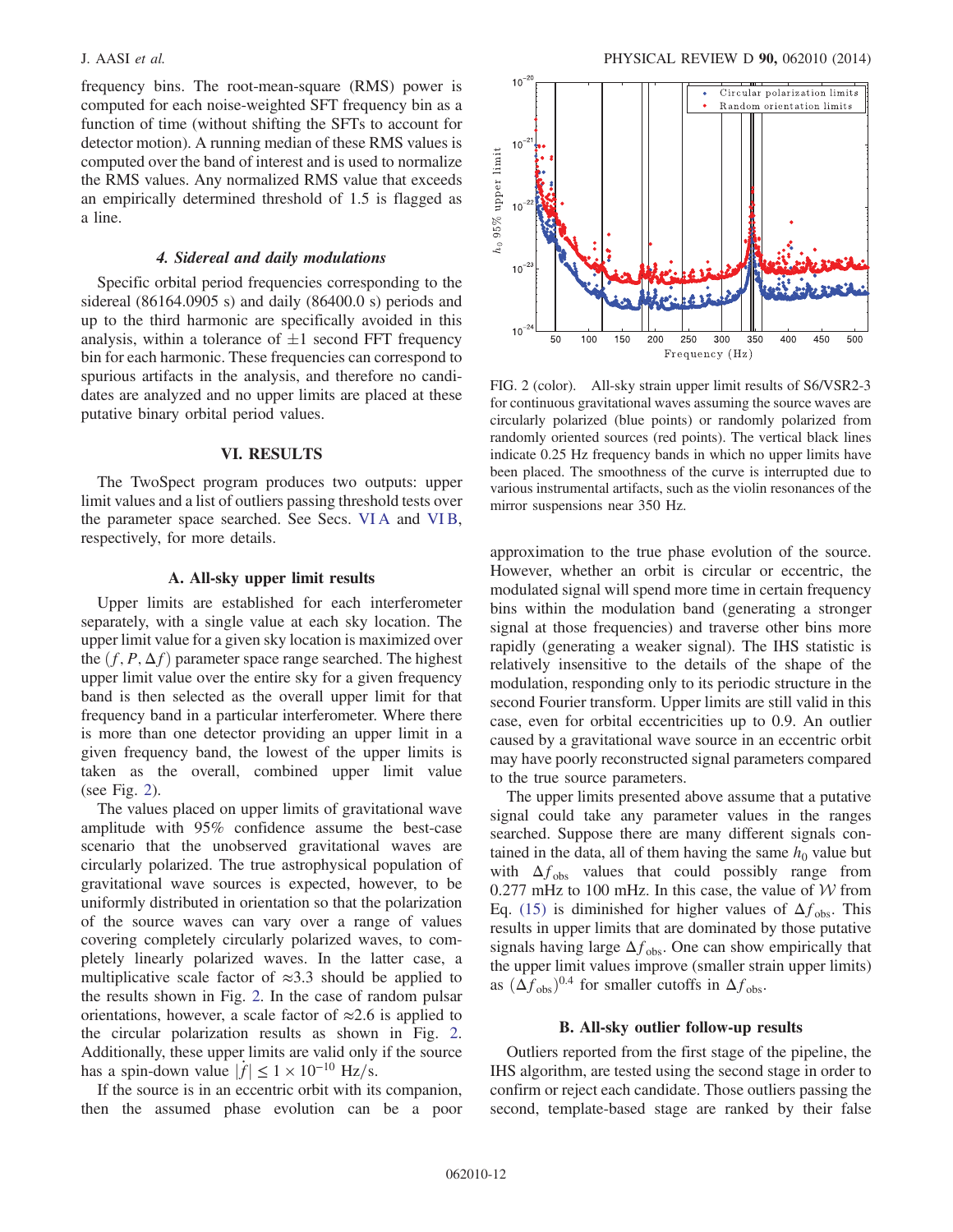<span id="page-12-0"></span>

FIG. 3 (color online). The efficiency of signals passing the given coincidence requirements as a function of the injection amplitude (normalized to the upper limit value at the specific frequency of the injection).

alarm probability value, which indicates their significance of occurring in Gaussian noise alone. The false alarm probability of a weighted sum of  $\chi^2$  variables is numerically determined using methods described in [\[16,36\]](#page-15-12). Only outliers whose false alarm probability in a single detector is more significant than  $10^{-18}$ , corresponding to a Gaussian SNR of ∼8.8, are followed up on as possible candidate gravitational wave signals. Such a strict threshold is set in order to reduce the number of outliers produced by non-Gaussian noise artifacts.

Those candidates from each detector with a fiducial signal frequency greater than 50 Hz are then subjected to multidetector coincidence tests in the multidimensional search parameter space. Coincidence requirements were tested using simulated signals to determine the false dismissal probability as a function of the injected strain values (see Fig. [3\)](#page-12-0). The choice of coincidence requirements (see Table [II](#page-12-1)) are shown to be sensible given that the false dismissal probability is, on average, no greater than 5% at the upper limit value (see Fig. [3](#page-12-0)). Coincident candidates are required to have an orbital period difference  $dP$  that scales with period and modulation depth as

<span id="page-12-2"></span><span id="page-12-1"></span>TABLE II. Coincidence requirements for follow-up of outliers between two detectors.

| Parameter                             | Allowed difference          |
|---------------------------------------|-----------------------------|
| Gravitational wave frequency mismatch | $0.556$ mHz                 |
| Orbital period mismatch <sup>a</sup>  | See Eq. $(18)$              |
| Modulation depth mismatch             | $0.556$ mHz                 |
| Sky position mismatch                 | $0.1(800 \text{ Hz}/f)$ rad |

<sup>a</sup>Outliers may have an improperly identified orbital period due to harmonic confusion. Three higher harmonics and three subharmonics are tested in addition to the fiducial orbital period.

$$
dP < (4.5Tobs)^{-1} \times \min[P_1^2(\Delta f_1/3.6 \text{ mHz})^{-1/2},
$$
  
\n
$$
P_2^2(\Delta f_2/3.6 \text{ mHz})^{-1/2}],
$$
\n(18)

where  $P_1$  and  $P_2$  are the two identified orbital period values and  $\Delta f_1$  and  $\Delta f_2$  are the two identified modulation depths of the outliers in each detector. The coincidence requirements also allow for harmonic confusion in  $P_1$  or  $P_2$  up to the third harmonic or subharmonic.

The observed loss in detection efficiency is the result of restricting the first stage of the pipeline to pass only the five most interesting outliers to the second stage of the pipeline in order to limit computational resources spent in the second stage. The limitation means that the five outliers can sometimes (∼5% of the time) have correlated offsets in their parameters from the true waveform parameters (for example, offset from the fiducial frequency and modulation depth by a correlated amount), but the second stage is unable to find the true parameters from this limited subset of outliers simultaneously in two or more detectors. On average, the false dismissal of a simulated, large amplitude signal is ∼5%. Considering those simulations where a simulated signal with modulation depth  $\Delta f$  is close to the maximum observable modulation depth using TwoSpect  $(\Delta f/\Delta f_{\rm max} \gtrsim 0.3;$  see Fig. [1](#page-9-2)), the false dismissal probability increases above 5%, approaching 50% false dismissal at the highest values of  $\Delta f$ . On the other hand, the false dismissal probability falls below 5% when the ratio  $\Delta f/\Delta f_{\text{max}}$  becomes small ( $\lesssim$ 0.1). The false dismissal probability of the outlier follow-up analysis, however, does not affect the ability of the TwoSpect pipeline to set accurate upper limits on  $h_0$ .

Pairwise combinations are made in each detector where for each outlier of the first detector only the most significant outlier of the second detector passing the coincidence requirements is retained. The same procedure is performed with the detector lists reversed. From this final list of outliers passing coincidence requirements, the outliers are grouped into narrow frequency bands (typically less than ∼30 mHz) for further, manual inspection. The pairwise combination that has the smallest false alarm probability is considered representative of the outliers in each group [\[42\]](#page-16-1). The sky position of the pair is then averaged and given in Table [III.](#page-13-0)

All of the outliers listed in Table [III](#page-13-0) are found to be associated with known detector artifacts [\[39,40\].](#page-15-32) Most of the outliers are caused by a comb of 1 Hz, 2 Hz, or 16 Hz harmonics associated with the LIGO data acquisition system (DAQ). Another outlier is also due to a 392.2 Hz DAQ line. Two of the outliers are due to fake continuous gravitational wave signals with unrealistically large amplitudes injected into the detectors by modulating the interferometer arm lengths (see, e.g., Ref. [\[11\]](#page-15-33) for additional details). Another outlier is due to a photon calibrator [\[43\]](#page-16-2) calibration line at 404.7 Hz observed in the gravitational wave data channel. One other outlier is caused by a narrow,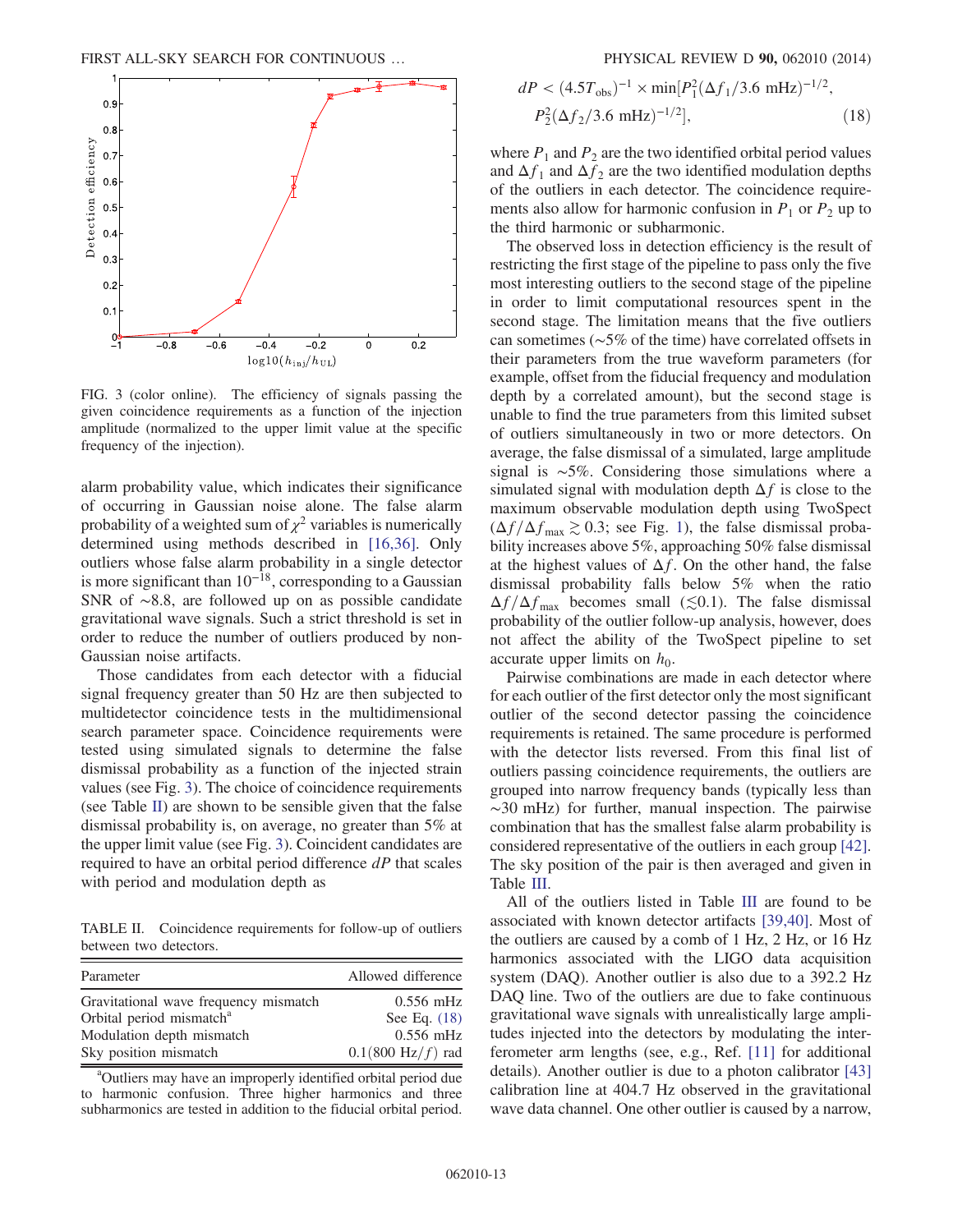<span id="page-13-0"></span>TABLE III. Most significant outliers passing coincidence requirements grouped by frequency.

| $f_1$ (Hz) | $f_2$ (Hz) | $P_1$ (ks)  | $P_2$ (ks)  | $\Delta f_{\rm obs,1}$<br>(mHz) | $\Delta f_{\rm obs,2}$<br>(mHz) | $\alpha$ (rad) | $\delta$ (rad) | Pair   | Cause              |
|------------|------------|-------------|-------------|---------------------------------|---------------------------------|----------------|----------------|--------|--------------------|
| 61.000000  | 60.999735  | 7896.759938 | 7896.662780 | 100.000                         | 99.722                          | 4.6694         | $-1.5057$      | H1, V1 | 61 Hz line         |
| 90.010000  | 90.010130  | 6303.365336 | 7383.886742 | 3.333                           | 3.611                           | 6.0104         | 0.7223         | H1, V1 | 90 Hz line         |
| 99.993333  | 99.993120  | 5406.840000 | 6337.503156 | 2.222                           | 2.500                           | 2.9800         | $-1.0808$      | H1, V1 | 100 Hz line,       |
|            |            |             |             |                                 |                                 |                |                |        | power line         |
| 108.856944 | 108.856944 | 86.166079   | 86.189136   | 0.278                           | 0.556                           | 3.1399         | $-0.5979$      | H1, L1 | Fake pulsar 3      |
| 127.985321 | 127.985331 | 6190.885362 | 6180.988184 | 1.944                           | 1.944                           | 3.3945         | 0.0542         | H1, L1 | 128 Hz line        |
| 134.092913 | 134.093056 | 7241.303571 | 803.807379  | 0.833                           | 0.556                           | 4.1811         | 0.7177         | H1, L1 | 134.1 Hz line      |
| 192.498889 | 192.498889 | 8034.622934 | 7962.429248 | 94.444                          | 93.889                          | 2.3034         | 0.4624         | H1, L1 | Fake pulsar 8      |
| 217.997855 | 217.998056 | 6418.038156 | 5406.840000 | 2.222                           | 2.500                           | 4.7035         | 1.2218         | H1, L1 | 218 Hz line        |
| 222.009771 | 222.010278 | 6208.893015 | 6337.503156 | 2.222                           | 2.500                           | 5.8797         | 1.2601         | H1, L1 | 222 Hz line        |
| 249.999167 | 249.999444 | 7704.013336 | 6268.095166 | 4.167                           | 4.444                           | 1.0903         | $-1.3752$      | H1, L1 | 250 Hz line        |
| 256.027734 | 256.027500 | 6181.988411 | 5406.840000 | 2.222                           | 2.500                           | 6.2214         | 0.0942         | H1, L1 | 256 Hz line        |
| 282,000000 | 282,000070 | 5497.564390 | 7526.367421 | 12.222                          | 12.500                          | 3.2944         | $-1.4169$      | H1, L1 | 282 Hz line        |
| 392.000139 | 392.000556 | 6424.556015 | 7546.515502 | 1.389                           | 1.111                           | 4.7405         | 1.2000         | H1, L1 | 392 Hz line        |
| 392.179468 | 392.179958 | 6179.525429 | 6144.240561 | 2.222                           | 1.667                           | 4.1648         | $-1.4600$      | H1, L1 | 392.2 Hz DAO line  |
| 404.750625 | 404.750140 | 6187.506004 | 6187.506004 | 60.278                          | 60.278                          | 4.9828         | 1.4683         | H1, L1 | 404.7 Hz PCal line |
| 410.000711 | 410.000278 | 7476.196898 | 7358.175495 | 24.722                          | 24.167                          | 0.3311         | 1.1811         | H1, L1 | 410 Hz line        |
| 413.000000 | 412.999583 | 7240.033559 | 7462.679595 | 80.000                          | 80.000                          | 0.8309         | $-0.7947$      | H1, L1 | 413 Hz line        |

previously unidentified spectral artifact in H1 at 134.1 Hz coinciding with noise fluctuations in L1 to produce a candidate signal. Further studies of this outlier have shown that the signal characteristics are inconsistent with a gravitational wave signal. There are no TwoSpect outliers passing coincidence requirements in all of H1, L1, and V1 in the 50 to 100 Hz frequency band.

### C. Upper limits on Scorpius X-1 emission

A separate, opportunistic analysis has been carried out for possible continuous gravitational wave emission from Sco X-1 using the same analysis as the all-sky search. In this second analysis, however, only the sky location of Sco X-1 was searched, and the parameter space was restricted to coincide with the projected semimajor axis a sin  $i = 1.44 \pm$ 0.18 ls [\[44\]](#page-16-3) and  $P = 68023.70 \pm 0.0432$  s [\[45\].](#page-16-4) The highest frequency that can be searched, given these parameters and assuming the gravitational wave signal is contained within a single SFT frequency bin, is given by [\[16\]](#page-15-12)

$$
f \le 78.9229 \left(\frac{P}{68023.70 \text{ s}}\right)^2
$$

$$
\times \left(\frac{a \sin i}{1.44 \text{ ls}}\right)^{-1} \left(\frac{T_{\text{SFT}}}{1800 \text{ s}}\right)^{-2} \text{ Hz.} \tag{19}
$$

Assuming a worst-case scenario of  $a \sin i = 1.44 + 3 \times$  $0.18 = 1.98$  ls and  $T_{\text{SFT}} = 1800$  s, this relation limits the highest frequency that can be searched to be 57.25 Hz because we analyze only full-0.25 Hz frequency bands. Note that there is good reason, however, to believe that the Scorpius X-1 signal frequency would be higher than this value [\[46\].](#page-16-5) Using Eq. [\(8\)](#page-6-1), the range of  $\Delta f_{obs}$  is frequency dependent and ranges from 1.663 mHz to 10.470 mHz. Data from S6 were analyzed from 50 Hz up to 57.25 Hz, while VSR2/3 data were analyzed from 20 Hz up to 57.25 Hz.

The combined upper limits of the three interferometers are shown in Fig. [4.](#page-13-1) The upper limit results are typically about a factor of 3 better than the all-sky upper limits in this frequency range because only a single sky location needs to be searched, the range of orbital parameters to be searched is much smaller, and the incoherent harmonic summing

<span id="page-13-1"></span>

FIG. 4 (color online). Sco X-1 strain upper limit results of S6/ VSR2-3 for continuous gravitational waves assuming the source waves are circularly polarized (lower points) or the source waves are randomly polarized with random pulsar orientations (upper points). The black vertical lines indicate 0.25 Hz frequency bands in which no upper limits have been placed.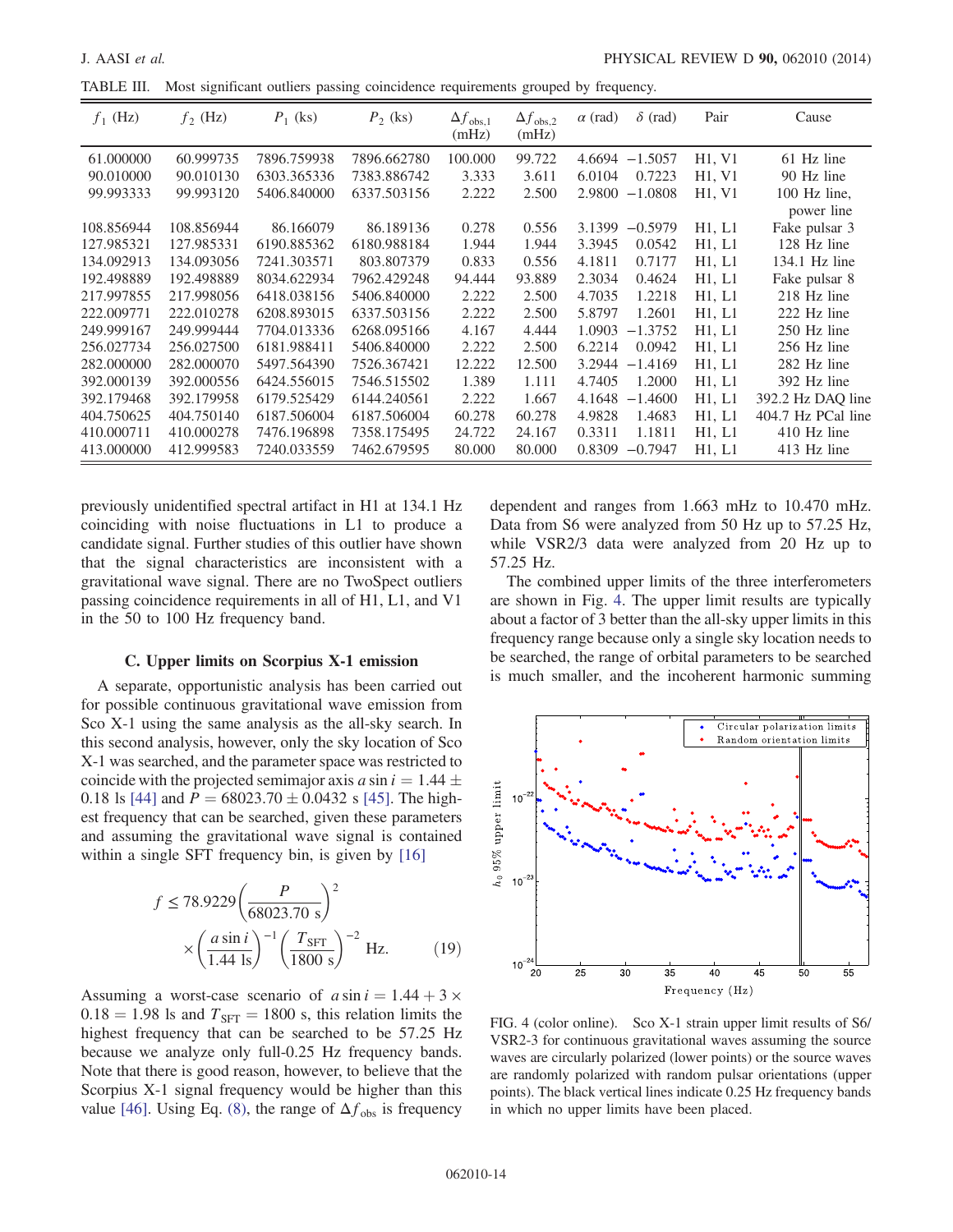<span id="page-14-1"></span>

FIG. 5 (color online). Results from an upper limit validation test at 401 Hz, for circularly polarized waves. Each data point (blue circles) gives the 95% confidence upper limit set by TwoSpect for a given amplitude of a circularly polarized injection. The red line indicates a slope of 1. The upper limit procedure is valid provided that no more than 5% of the blue circle data points lie below the red line for any value of the injected amplitude.

step used  $S = 10$  folds of the second FFT spectra as opposed to  $S = 5$  for the all-sky search. These results are comparable to results from the fifth LIGO science run [\[13\]](#page-15-8) using a different analysis technique [\[12\].](#page-15-7)

A more sensitive search and more constraining upper limits could be obtained by optimizing the search pipeline

<span id="page-14-2"></span>

FIG. 6 (color online). Results from an upper limit validation test at 401 Hz, for randomly polarized waves. Each data point (blue circles) gives the 95% confidence upper limit set by TwoSpect for a given amplitude of a randomly polarized injection. The red line indicates a slope of 1. The upper limit procedure is valid provided that no more than 5% of the blue circle data points lie below the red line for any value of the injected amplitude.

for sources with known orbital parameters and unknown spin parameters. A future publication will detail these changes and demonstrate the improvement for such a search.

The methodology used in obtaining both the all-sky and Sco X-1 upper limits on source strain has been validated with simulated signal injections. Figures [5](#page-14-1) and [6](#page-14-2) illustrate validation tests for circularly and randomly polarized signals, and Fig. [3](#page-12-0) shows derived detection efficiency.

#### VII. CONCLUSIONS

<span id="page-14-0"></span>We have carried out the first explicit all-sky search for continuous gravitational wave signals from unknown spinning neutron stars in binary systems. This search was made possible through the use of the TwoSpect algorithm [\[16\]](#page-15-12) to look for these sources. The search relies on the periodic modulation of the gravitational waves caused by the orbital motion of the source. The doubly Fourier-transformed data are processed by a hierarchical pipeline, subjecting the data to an incoherent harmonic summing stage, followed by comparing interesting regions of the data to templates that approximate the expected signal power in the doubly Fourier-transformed data.

This search has covered a broad range of possible gravitational wave frequencies—from 20 Hz to 520 Hz binary orbital periods—from 2 h to 2,254.4 h—and frequency modulations—from 0.277 mHz to 100 mHz. These parameters cover a wide range of binary orbital parameters, and many known binary systems with neutron stars fall into the parameter space of this search. No plausible candidate continuous gravitational wave signal was observed. Upper limits are placed on continuous gravitational waves from unknown neutron stars in binary systems over the parameter spaced searched. The search carried out here is the most sensitive that covers such a wide range of the binary orbital parameter space [\[16\]](#page-15-12).

Additionally, we have carried out a search for continuous gravitational waves from Sco X-1 between 20 Hz and 57.25 Hz. This search has covered only a small range of possible spin frequencies of Sco X-1 because of the limitations from using 1800 s SFTs. To more fully cover the range of possible Sco X-1 spin frequencies, future searches will need to use shorter coherent length SFTs. No outliers passed the same thresholds used for the all-sky search. Upper limits are placed on gravitational wave emission from Sco X-1 using a dedicated pipeline that assumes a continuous wave model for the gravitational radiation emitted by the neutron star.

Second-generation gravitational wave detectors will have a broadband noise improvement by about a factor of 10. Using TwoSpect with data from second generation detectors will probe even deeper and wider regions of parameter space. Although originally developed for an allsky search, the core TwoSpect pipeline could be tuned to be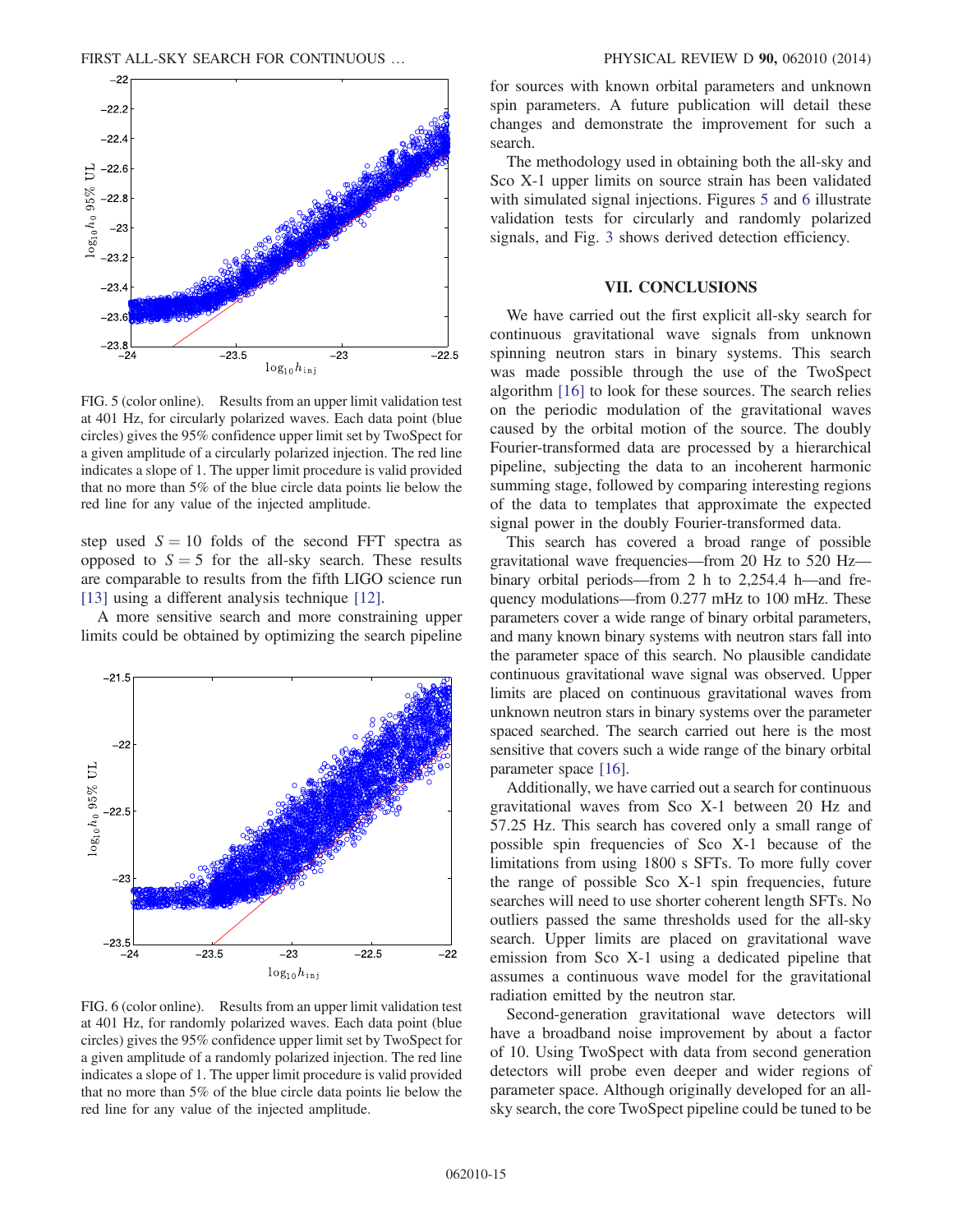used as a directed search method for known binary systems with poorly constrained orbital parameters.

### ACKNOWLEDGMENTS

The authors gratefully acknowledge the support of the United States National Science Foundation for the construction and operation of the LIGO Laboratory; the Science and Technology Facilities Council of the United Kingdom, the Max-Planck-Society, and the State of Niedersachsen/Germany for support of the construction and operation of the GEO600 detector; and the Italian Istituto Nazionale di Fisica Nucleare and the French Centre National de la Recherche Scientifique for the construction and operation of the Virgo detector. The authors also gratefully acknowledge the support of the research by these agencies and by the Australian Research Council, the International Science Linkages program of the Commonwealth of Australia, the Council of Scientific and Industrial Research of India, the Istituto Nazionale di Fisica Nucleare of Italy, the Spanish Ministerio de Economía y Competitividad, the Conselleria d'Economia Hisenda i Innovació of the Govern de les Illes Balears, the Foundation for Fundamental Research on Matter supported by the Netherlands Organisation for Scientific Research, the Polish Ministry of Science and Higher Education, the FOCUS Programme of Foundation for Polish Science, the Royal Society, the Scottish Funding Council, the Scottish Universities Physics Alliance, the National Aeronautics and Space Administration, OTKA of Hungary, the Lyon Institute of Origins (LIO), the National Research Foundation of Korea, Industry Canada and the Province of Ontario through the Ministry of Economic Development and Innovation, the National Science and Engineering Research Council Canada, the Carnegie Trust, the Leverhulme Trust, the David and Lucile Packard Foundation, the Research Corporation, and the Alfred P. Sloan Foundation. This article has LIGO Document No. LIGO-P1300048.

- <span id="page-15-0"></span>[1] B. P. Abbott et al., [Rep. Prog. Phys.](http://dx.doi.org/10.1088/0034-4885/72/7/076901) **72**, 076901 (2009).
- <span id="page-15-1"></span>[2] T. Accadia et al., JINST 7[, P03012 \(2012\).](http://dx.doi.org/10.1088/1748-0221/7/03/P03012)
- <span id="page-15-2"></span>[3] B. Abbott et al., Phys. Rev. D 76[, 082001 \(2007\).](http://dx.doi.org/10.1103/PhysRevD.76.082001)
- <span id="page-15-11"></span>[4] B. Abbott *et al.*, Phys. Rev. D **72**[, 102004 \(2005\).](http://dx.doi.org/10.1103/PhysRevD.72.102004)
- <span id="page-15-3"></span>[5] P. R. Brady and T. Creighton, [Phys. Rev. D](http://dx.doi.org/10.1103/PhysRevD.61.082001) 61, 082001 [\(2000\).](http://dx.doi.org/10.1103/PhysRevD.61.082001)
- <span id="page-15-28"></span>[6] B. Abbott *et al.*, Phys. Rev. D 77[, 022001 \(2008\).](http://dx.doi.org/10.1103/PhysRevD.77.022001)
- <span id="page-15-4"></span>[7] B. Abbott et al., Phys. Rev. D **79**[, 022001 \(2009\).](http://dx.doi.org/10.1103/PhysRevD.79.022001)
- <span id="page-15-5"></span>[8] B. P. Abbott et al., [Phys. Rev. Lett.](http://dx.doi.org/10.1103/PhysRevLett.102.111102) 102, 111102 [\(2009\).](http://dx.doi.org/10.1103/PhysRevLett.102.111102)
- [9] J. Abadie et al. (LIGO Scientific Collaboration and Virgo Collaboration), Phys. Rev. D 85[, 022001 \(2012\)](http://dx.doi.org/10.1103/PhysRevD.85.022001).
- <span id="page-15-6"></span>[10] B. P. Abbott et al., Phys. Rev. D 80[, 042003 \(2009\)](http://dx.doi.org/10.1103/PhysRevD.80.042003).
- <span id="page-15-33"></span>[11] J. Aasi et al. (LIGO Scientific Collaboration and Virgo Collaboration), Phys. Rev. D 87[, 042001 \(2013\)](http://dx.doi.org/10.1103/PhysRevD.87.042001).
- <span id="page-15-7"></span>[12] B. Abbott et al. (LIGO Scientific Collaboration), [Phys. Rev.](http://dx.doi.org/10.1103/PhysRevD.76.082003) D 76[, 082003 \(2007\)](http://dx.doi.org/10.1103/PhysRevD.76.082003).
- <span id="page-15-8"></span>[13] J. Abadie et al. (LIGO Scientific Collaboration and Virgo Collaboration), Phys. Rev. Lett. 107[, 271102 \(2011\)](http://dx.doi.org/10.1103/PhysRevLett.107.271102).
- <span id="page-15-9"></span>[14] P. Jaranowski, A. Królak, and B. F. Schutz, [Phys. Rev. D](http://dx.doi.org/10.1103/PhysRevD.58.063001) 58, [063001 \(1998\).](http://dx.doi.org/10.1103/PhysRevD.58.063001)
- <span id="page-15-10"></span>[15] S. V. Dhurandhar and A. Vecchio, [Phys. Rev. D](http://dx.doi.org/10.1103/PhysRevD.63.122001) 63, 122001 [\(2001\).](http://dx.doi.org/10.1103/PhysRevD.63.122001)
- <span id="page-15-12"></span>[16] E. Goetz and K. Riles, [Classical Quantum Gravity](http://dx.doi.org/10.1088/0264-9381/28/21/215006) 28, [215006 \(2011\).](http://dx.doi.org/10.1088/0264-9381/28/21/215006)
- [17] S. van der Putten, H. J. Bulten, J. F. J. van den Brand, and M. Holtrop, [J. Phys. Conf. Ser.](http://dx.doi.org/10.1088/1742-6596/228/1/012005) 228, 012005 (2010).
- <span id="page-15-13"></span>[18] L. Bildsten, [Astrophys. J. Lett.](http://dx.doi.org/10.1086/311440) **501**, L89 (1998).
- <span id="page-15-14"></span>[19] M. Vigelius and A. Melatos, [Mon. Not. R. Astron. Soc.](http://dx.doi.org/10.1111/j.1365-2966.2009.14690.x) 395, [1972 \(2009\)](http://dx.doi.org/10.1111/j.1365-2966.2009.14690.x).
- <span id="page-15-15"></span>[20] M. Priymak, A. Melatos, and D. J. B. Payne, [Mon. Not. R.](http://dx.doi.org/10.1111/j.1365-2966.2011.19431.x) Astron. Soc. 417[, 2696 \(2011\)](http://dx.doi.org/10.1111/j.1365-2966.2011.19431.x).
- <span id="page-15-16"></span>[21] K. Wette, M. Vigelius, and A. Melatos, [Mon. Not. R.](http://dx.doi.org/10.1111/j.1365-2966.2009.15937.x) Astron. Soc. 402[, 1099 \(2010\)](http://dx.doi.org/10.1111/j.1365-2966.2009.15937.x).
- <span id="page-15-17"></span>[22] M. Vigelius and A. Melatos, [Mon. Not. R. Astron. Soc.](http://dx.doi.org/10.1111/j.1365-2966.2009.14698.x) 395, [1985 \(2009\)](http://dx.doi.org/10.1111/j.1365-2966.2009.14698.x).
- <span id="page-15-18"></span>[23] M. Vigelius and A. Melatos, [Mon. Not. R. Astron. Soc.](http://dx.doi.org/10.1111/j.1365-2966.2008.13139.x) 386, [1294 \(2008\)](http://dx.doi.org/10.1111/j.1365-2966.2008.13139.x).
- <span id="page-15-19"></span>[24] A. Melatos and D. J. B. Payne, [Astrophys. J.](http://dx.doi.org/10.1086/428600) 623, 1044 [\(2005\).](http://dx.doi.org/10.1086/428600)
- <span id="page-15-20"></span>[25] A. Reisenegger and A. Bonacic, [Phys. Rev. Lett.](http://dx.doi.org/10.1103/PhysRevLett.91.201103) 91, 201103 [\(2003\).](http://dx.doi.org/10.1103/PhysRevLett.91.201103)
- [26] G. Ushomirsky, [AIP Conf. Proc.](http://dx.doi.org/10.1063/1.1387319) **575**, 284 (2001).
- <span id="page-15-21"></span>[27] R. N. Manchester, G. B. Hobbs, A. Teoh, and M. Hobbs, Astron. J. 129[, 1993 \(2005\).](http://dx.doi.org/10.1086/428488)
- <span id="page-15-22"></span>[28] A. Patruno and A. L. Watts, [arXiv:1206.2727.](http://arXiv.org/abs/1206.2727)
- [29] J. Papaloizou and J. E. Pringle, [Mon. Not. R. Astron. Soc.](http://dx.doi.org/10.1093/mnras/184.3.501) 184[, 501 \(1978\)](http://dx.doi.org/10.1093/mnras/184.3.501).
- [30] R. V. Wagoner, [Astrophys. J.](http://dx.doi.org/10.1086/161798) 278, 345 (1984).
- <span id="page-15-23"></span>[31] B.J. Owen, Phys. Rev. D **82**[, 104002 \(2010\).](http://dx.doi.org/10.1103/PhysRevD.82.104002)
- <span id="page-15-24"></span>[32] R. Adhikari, P. Fritschel, and S. Waldman, LIGO Technical Report No. T060156, 2006 (unpublished), [https://dcc.ligo](https://dcc.ligo.org/LIGO-T060156-v1/public) [.org/LIGO](https://dcc.ligo.org/LIGO-T060156-v1/public)‑T060156‑v1/public.
- <span id="page-15-25"></span>[33] T. Accadia et al., [J. Phys. Conf. Ser.](http://dx.doi.org/10.1088/1742-6596/203/1/012074) 203, 012074 (2010).
- <span id="page-15-26"></span>[34] M. Frigo and S. G. Johnson, Proc. IEEE 93[, 216 \(2005\)](http://dx.doi.org/10.1109/JPROC.2004.840301).
- <span id="page-15-27"></span>[35] S. D. Mohanty, [Classical Quantum Gravity](http://dx.doi.org/10.1088/0264-9381/19/7/338) 19, 1513 (2002).
- <span id="page-15-29"></span>[36] R. B. Davies, [J. Roy. Stat. Soc. C Appl. Stat.](http://dx.doi.org/10.2307/2346911) 29, 323 (1980).
- <span id="page-15-30"></span>[37] LIGO Scientific Collaboration, LALApps Repository, [https://](https://www.lsc-group.phys.uwm.edu/daswg/projects/lalsuite.html) [www.lsc](https://www.lsc-group.phys.uwm.edu/daswg/projects/lalsuite.html)‑[group.phys.uwm.edu/daswg/projects/lalsuite.html](https://www.lsc-group.phys.uwm.edu/daswg/projects/lalsuite.html).
- <span id="page-15-31"></span>[38] M. Galassi et al., GNU Scientific Library Reference Manual, 3rd ed. (Network Theory Ltd, 2009), ISBN 0954612078.
- <span id="page-15-32"></span>[39] LIGO Collaboration and Virgo Collaboration (unpublished).